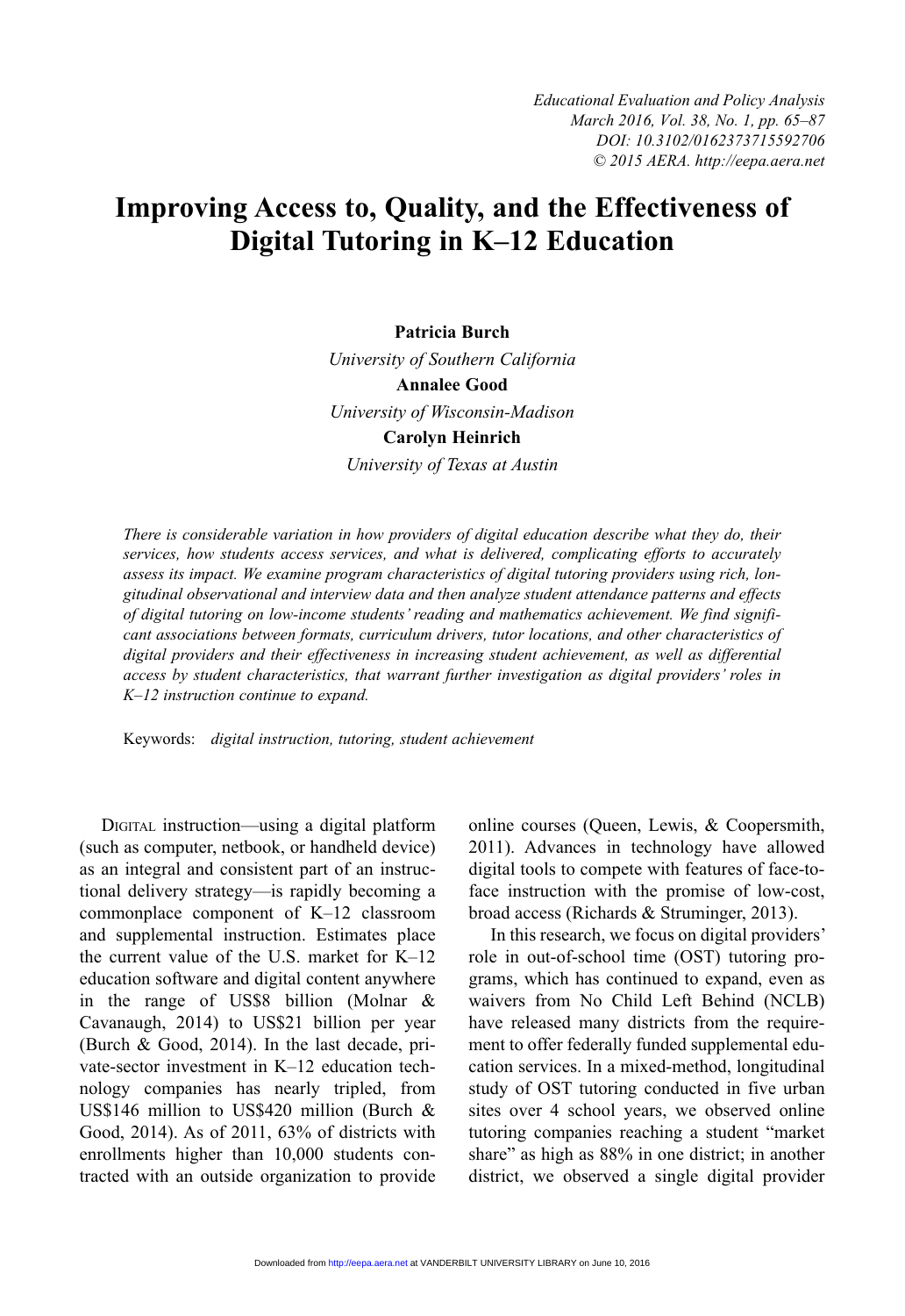#### *Digital Tutoring in K–12 Education*

delivering tutoring to more than 10,000 students. NCLB mandated unfettered parental choice in tutoring providers and accordingly gave providers the flexibility to try varied formats for tutoring. However, the implementation and effects of the wide range of approaches and formats that are emerging in digital tutoring are especially difficult for school districts to monitor and assess.

Moreover, there is considerable variation in how digital tutoring providers describe what they do, the actual services they offer, how students access these services, what is delivered, and the degree of alignment to state standards and district needs, which complicates efforts to accurately assess the effects of digital tutoring on students' academic achievement. Drawing on our 4-year mixed-methods study of federally funded OST tutoring programs, we examine key program characteristics of digital providers, as described in provider applications for state approval, recorded in district administrative data and enacted and observed in rich, longitudinal observational data. Specifically, we ask what are the key characteristics of different program models in digital tutoring (curriculum, instructional driver, the role of the tutor, use of data, etc.), as reflected in program descriptions in state applications, in district administrative data, and in observational data of instructional settings. We identify critical variables that define the format and content of digital tutoring, as well as access points for students enrolled in digital tutoring (e.g., location of tutor and curriculum). We then conduct exploratory analyses of student attendance patterns and the relationship of different digital provider characteristics, tutoring forms, and access points to the educational outcomes (reading and math achievement) of students from low-income families.

Our findings raise concerns about which students have access to the types or forms of digital tutoring that the results suggest may be relatively more effective. We find that English-language learners and students with disabilities were significantly less likely to receive OST tutoring in formats that value-added models suggested may be more effective in increasing student math achievement. Based on these findings, we consider priority directions for research that aims to improve digital tutoring models, and the policy tools available to state and local educational agencies to ensure greater transparency and continuous improvement of the quality of digital tutoring and its accessibility (Miron & Urschel, 2012).

### **Prior Research**

There is a growing demand for more and more rigorous evidence to understand whether and how "digital" and "tutoring" practices in K–12 systems are linked to student achievement outcomes (Cavanaugh, Barbour, & Clark, 2009). The few studies examining the effects of different kinds of digital instruction on student outcomes show mixed results (Bingham, in press; Burch & Good, 2014), and they seldom focus on the K–12 student population in the United States (London, Pastor, & Rosner, 2008; Price, Richardson, & Jelfs, 2007; Slattery, 2003). In addition, while recent studies have started to build a knowledge base on the characteristics of quality digital instruction (more generally), to date, equity issues have received less attention in the literature. This is concerning given the implicit suggestion in some studies that online instruction has distinct advantages for students who are economically and academically disadvantaged (Rose & Blomeyer, 2007). In this section, we review what is known about the types of digital instruction associated with quality instruction and student achievement gains. Next, we motivate the importance of greater treatment of equity issues in research on instructional technology and, in doing so, set the context for subsequent discussion of digital instruction in federally funded OST programs in this study.

The existing research on digital education and student learning is limited, particularly in the context of increasing calls for expanding education technology in public schools. (Bingham, in press; Means, Bakia, & Murphy, 2014). A handful of studies have found positive effects linked to specific online formats. For example, Bakia, Shear, Toyama, and Lasseter (2012) found that blended (both online and in-person) instruction can lead to positive effects on student achievement, especially when it is collaborative and promotes self-reflection in students. Arroyo, Tai, Muldner, Woolf, and Park (2013) found digital mathematics instruction to be particularly beneficial to female students' mathematics knowledge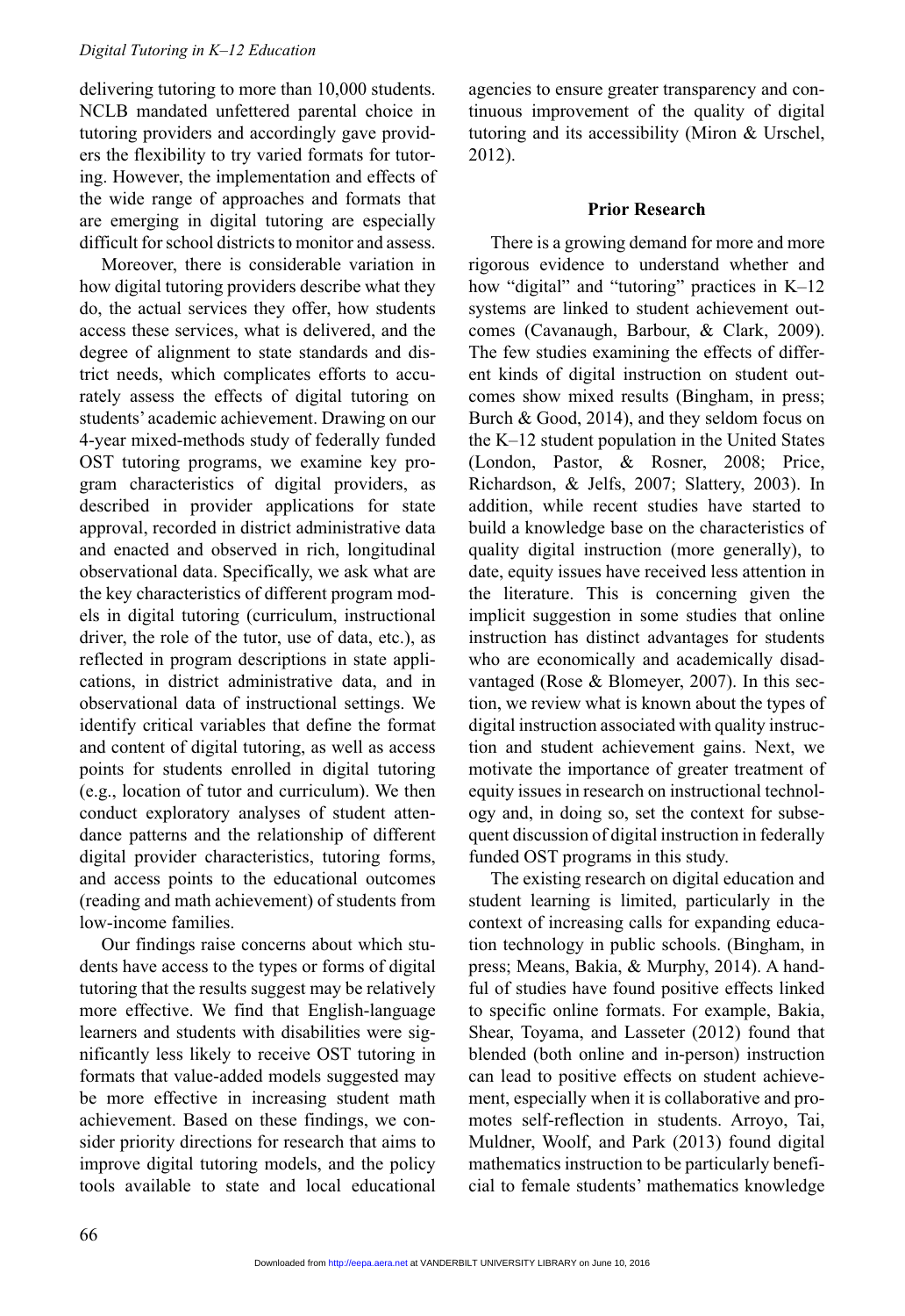and problem-solving ability. Other studies emphasize the importance of live interaction between teachers and students for improving educational outcomes (Zhao, Lei, Yan, Tan, & Lai, 2005), as well as real-time data feedback for teachers and consistent access to the technology for all students, regardless of need (Brush & Hew, 2006).

Alternatively, some researchers have found no effect or negative effects of blended learning models on student achievement (Cole, Kemple, & Segeritz, 2012; Margolin, Kieldon, Williams, & Schmidt, 2011). A study of School of One's Math-Only blended learning program based in New York City examined achievement gains of School of One students, comparing them with the achievement gains of School of One students prior to the blended learning intervention. The School of One study controlled for prior achievement, student demographics, and city and statewide factors. On average, researchers found that the School of One blended model did not improve sixth graders' math achievement. The lack of effect was explained in terms of a "gap dip," where students were filling in gaps in their knowledge instead of working on grade-level skills. Similarly, a study of the Enhancing Education Through Technology Program in Vermont drew on survey data, interviews, and site visits to evaluate the program's implementation, technology integration, sustainability, and perceived effects on student outcomes (Margolin et al., 2011). Findings from this study identified classroom organization as a major challenge for teachers implementing the program. The program was organized to enable students to work at their own pace; however, some students had difficulty working independently and teachers lacked capacity to effectively organize the classrooms in ways that supported independent learning. Reviewing the literature on virtual schools, Barbour and Reeves (2009) found a mix of both benefits to student learning (e.g., higher levels of student choice and motivation) and challenges (e.g., retention and a lack of access associated with the "digital divide").

A critical but relatively overlooked issue underlying the extant research on digital learning concerns the extent to which digital instruction addresses long-standing inequities and achievement gaps. This is a pressing concern, as districts and states are increasingly requiring some form of online instruction as a condition of graduation (Burch & Good, 2014). For example, among the students eligible for OST tutoring in our study, anywhere from two thirds to 100% are free-lunch eligible, 90% to 98% are students of color, and up to 36% are English language learners. Historically, these students are some of the most vulnerable in terms of achievement gaps, and there is growing evidence that students in poverty still face considerable barriers to accessing products and services offered under the banner of digital education (Goslee & Conte, 1998; Zickuhr & Smith, 2012). That is, as the use of technology in public education expands, access to this technology is lower for students attending schools with a higher percentage of families living in poverty (Burch & Good, 2014; Snyder & Dillow, 2013).

Clearly, more rigorous research on the effects of digital tutoring in K–12 settings is needed. At the same time, if this research is to inform the rapidly expanding policy and program agendas that are encouraging online instruction, there also needs to be more specific attention to understanding the attributes of digital tutoring that work for students with varying levels and types of instructional needs, as well as the capacity required of large, urban school districts for managing the use of educational technology.

Our mixed-methods study of the implementation and effects of digital providers in federally funded OST tutoring is intended to contribute to the knowledge base on digital programs and practices in OST settings. In light of the limited evidence on online tutoring, we leverage the larger research base identifying factors that contribute to high-quality OST tutoring in traditional bricks-and-mortar settings to inform our work. These studies suggest that a high-quality OST curriculum is content rich, differentiated to student needs, and connected to students' school day (Beckett et al., 2009; Stevens, 2012; Vandell, Reisner, & Pierce, 2007). Effective instruction is organized into small grouping patterns (ideally 3:1 or less), and instructional time is consistent and sustained. Instructional strategies are varied, active, focused, sequenced, and explicit (Beckett et al., 2009; Elbaum, Vaughn, Hughes, & Moody, 2000; Farkas & Durham, 2006; Lauer et al., 2006; Little, Wimer, & Weiss, 2008, Lou et al.,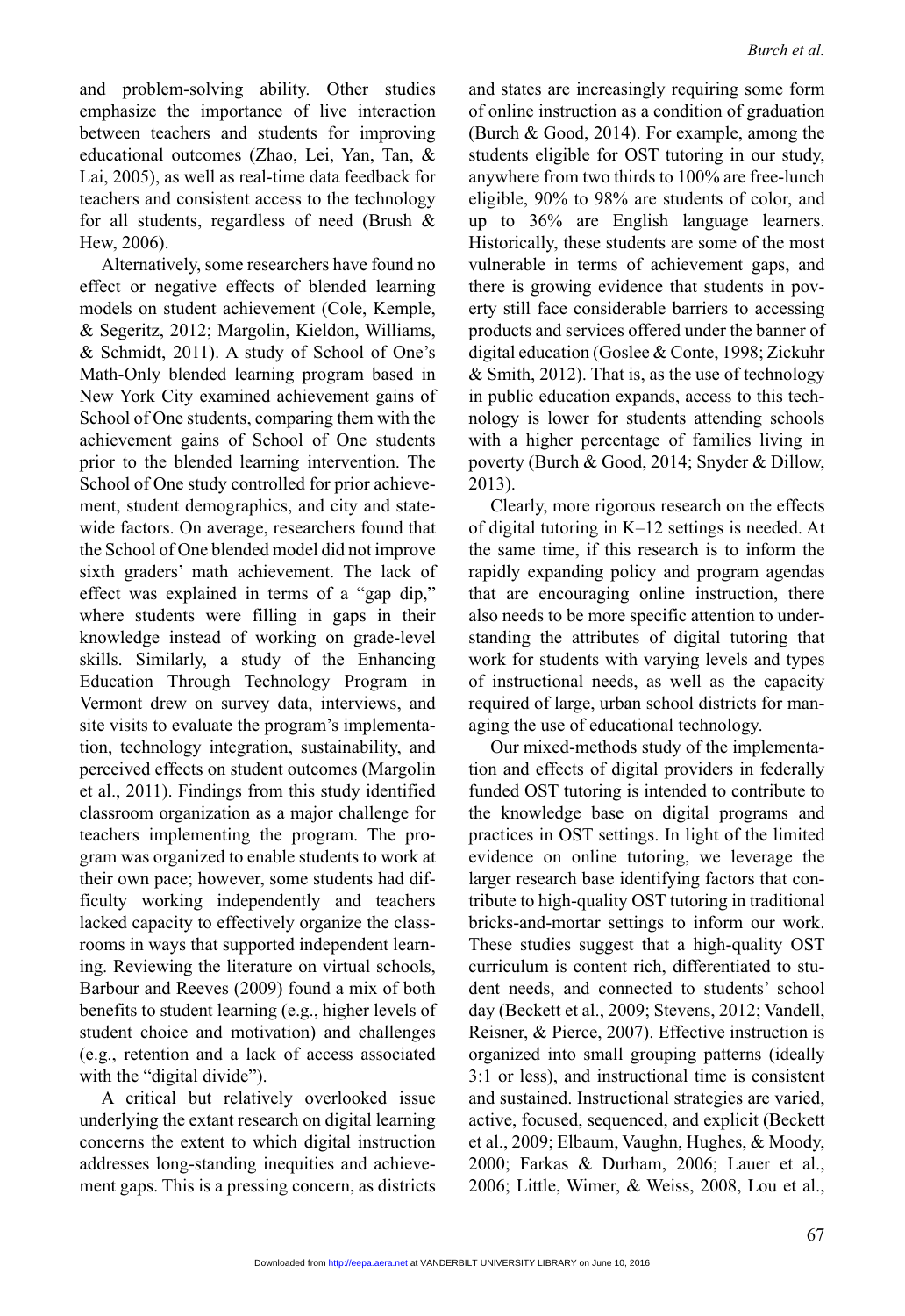### *Digital Tutoring in K–12 Education*

1996; Vandell et al., 2007). And beyond elements specific to curriculum and instruction, quality OST programs not only hire and retain tutors with both content and pedagogical knowledge but also provide instructional staff with continuous support and feedback (Little et al., 2008; Vandell et al., 2007). Research also suggests the importance of actively supporting positive relationships among tutors and students (Durlak & Weissberg, 2007; Durlak, Weissberg, & Pachen, 2010; Vandell et al., 2007), as well as between programs and the surrounding community (Little et al., 2008).

We argue that there is a need for more research on how these best practices in OST tutoring hold or diverge in digital OST settings. The research and findings we present below link information on digital instruction formats and other program attributes and their implementation in OST settings with data on student achievement to explore the effects of digital OST on student achievement, including for subgroups targeted by NCLB.

# **Research Samples, Methods, and Data**

This investigation builds on a longitudinal, mixed-method study of OST tutoring, including an in-depth, qualitative examination of instructional practice in different program models and settings and a rigorous, quasi-experimental analysis of OST tutoring program effects. The study sample includes students eligible for OST tutoring under  $NCLB<sup>1</sup>$  in five urban school districts— Chicago, Milwaukee, and Minneapolis Public Schools; Dallas Independent School District (Dallas ISD); and Los Angeles Unified School District—that ranged in size from approximately 80,000 to 650,000 students over the study period, 2009 to 2013 (see Table 1). Student demographics in these districts are generally representative of the larger national population that is eligible for OST tutoring, that is, high concentrations of students from low-income, urban settings, including subgroups with higher levels of academic need/disadvantage (e.g., students with limited English proficiency and disabilities). Our study data also include information on approximately 180 providers of OST tutoring in these districts, about a quarter of which are digital providers.

Although we draw on both quantitative and qualitative data collected in this study for the

2009–2010 to 2012–2013 school years, we describe the research we present here as primarily an exploratory effort to dig deeper into the "black box" of digital instruction in the OST context. A key aim of this work is to examine the characteristics of digital OST instruction (and its management and implementation by providers and districts) and to develop a conceptual framework that links them to improvements in student learning and achievement. Our qualitative investigation draws on data collected within and across the study districts described above to identify key program attributes and practices of digital OST tutoring, while our quantitative analyses of digital instruction focus on a single school district (Dallas ISD) for which detailed coding of digital provider characteristics was undertaken (and linked to information on students served by these providers). Dallas ISD provided scans of the applications that OST tutoring providers submitted to the state of Texas to obtain approval for offering OST tutoring in the district, as well as administrative data that included information about the instructional settings, tutor location, tutoring format (e.g., individual, small group, etc.), tutoring subject, student–teacher ratios, and digital access points. These data were combined and analyzed to construct the detailed measures of digital OST program features that we use in our empirical analysis of tutoring effects on student achievement. Table 2 presents descriptive statistics on the students eligible, registered for and, attending OST tutoring in Dallas ISD in 2011–2012 (the year for which we have detailed data on digital OST providers), as well as these same statistics for the students among these who were matched with digital OST providers.

We have also conducted in-depth, qualitative observations and collected other data on 32 OST tutoring providers in our multisite study, including seven digital tutoring providers. The sample of seven digital providers is illustrative of the key subcategories of digital program formats that we further discuss below, including: synchronous (live), asynchronous (not live), entirely digital, and blended (digital and in-person), as well as both national and locally based providers. Four of these seven digital providers serve a market share of 14% or higher in at least one of our study districts. For the purposes of analysis, a "digital" provider is one that uses a digital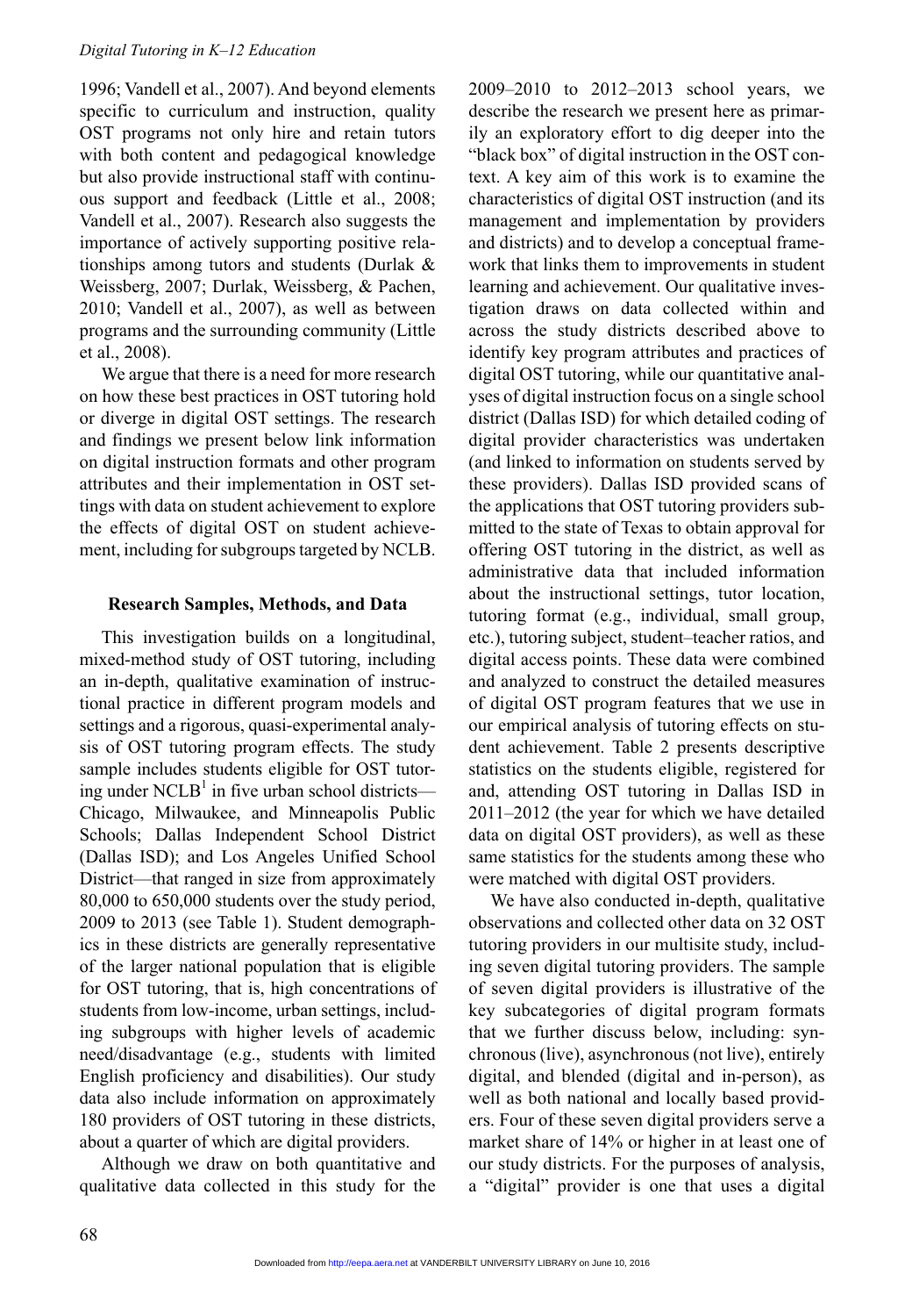Characteristics of Students Eligible for OST Tutoring in Study Districts *Characteristics of Students Eligible for OST Tutoring in Study Districts* TABLE 1 Table 1

| Characteristics        |                  |                  | Chicago public schools |               |                | Dallas independent school district |                          |                  | unified school<br>Los Angeles<br>district |                  |                       | Milwaukee public schools |                 |                  |                    | Minneapolis public schools |                 |                  |
|------------------------|------------------|------------------|------------------------|---------------|----------------|------------------------------------|--------------------------|------------------|-------------------------------------------|------------------|-----------------------|--------------------------|-----------------|------------------|--------------------|----------------------------|-----------------|------------------|
| Year                   | $2008 -$<br>2009 | $2009 -$<br>2010 | $2010 -$<br>2011       | 2012<br>2011- | 2009<br>2008-  | 2010<br>2009-                      | $2010-$<br>2011          | $2011 -$<br>2012 | 2010<br>2011                              | $2011 -$<br>2012 | 2009<br>2008          | 2010<br>2009-            | $2010-$<br>2011 | $2011 -$<br>2012 | 2009<br>2008-      | $2009 -$<br>2010           | 2010-<br>2011   | $2011 -$<br>2012 |
| Number of students     | 88,353           |                  | 87,542 101,930         | 245,616       | 35,612         | 30,774                             | 35,026                   | 39,091           | 344,323                                   | 364,837          | 11,992                | 26,798                   | 16,439          | 20,905           | 10,963             | 15,769                     | 16,444          | 15,906           |
| Asian (%)              |                  |                  | 2                      |               |                |                                    |                          |                  |                                           |                  | $\tilde{\phantom{0}}$ |                          |                 |                  |                    |                            | $\circ$         |                  |
| Black (%)              |                  |                  | $\overline{4}$         | 43            | 34             | $\Xi$                              | $\overline{\mathbf{30}}$ | $\overline{5}$   | $\infty$                                  | $\infty$         | 68                    | $\mathcal{C}^9$          | $^{68}$         | $\frac{8}{3}$    | $\frac{8}{3}$      |                            | $\frac{4}{6}$   |                  |
| Hispanic (%)           |                  |                  | 53                     | 5             | $\mathcal{S}$  | $\mathcal{Z}$                      | 65                       | $\mathcal{S}$    | 85                                        | 82               | 17                    | $\infty$                 | $\overline{c}$  | $\overline{c}$   | 28                 | 47<br>29                   | 28              |                  |
| White (%)              |                  |                  |                        |               |                |                                    |                          |                  |                                           |                  | $\infty$              |                          |                 |                  |                    |                            | $\circ$         |                  |
| Other race (%)         |                  |                  |                        |               |                |                                    |                          |                  |                                           |                  |                       |                          |                 |                  | ٥                  |                            |                 | ∞                |
| % female               |                  |                  | $\overline{6}$         | 50            | $\frac{8}{3}$  | $\frac{8}{3}$                      | $\frac{8}{3}$            | $\frac{8}{3}$    | $\frac{4}{9}$                             | $\frac{9}{4}$    | $\frac{8}{3}$         | 47                       | $\frac{1}{2}$   | $\frac{4}{6}$    | 5                  | 50                         | $50\,$          | $\frac{9}{4}$    |
| %ELL                   |                  |                  | $\overline{16}$        | $\frac{8}{2}$ | $\overline{z}$ | $\overline{0}$                     | 16                       | $\approx$        | $\Xi$                                     | 28               | $\circ$               | $\Xi$                    | $\overline{c}$  | $\approx$        | 24                 | 36                         | 33              | 36               |
| % free lunch           |                  | $\mathsf{S}$     | $\approx$              | 99            | 67             | 64                                 | $\overline{7}$           | 3                | $\overline{0}$                            | $\overline{0}$   | 83                    | 87                       | 88              | $\infty$         | 9                  | $\overline{0}$             | $\overline{0}$  | 98               |
| % with disabilities    |                  |                  | $\overline{C}$         | 13            | $\Xi$          |                                    |                          |                  | $\approx$                                 |                  | ಸ                     | 22                       | 22              | $\frac{24}{3}$   |                    |                            | $\overline{18}$ | $\frac{8}{1}$    |
| Attended SES last      | 26               | $\frac{2}{3}$    | $\infty$               | $\mathbf{13}$ | $\geq$         |                                    | 37                       | 28               | $\Xi$                                     |                  |                       | $\circ$                  | $\vec{a}$       |                  | $\Xi$              | $\overline{ }$             | $\frac{6}{2}$   | $\tilde{=}$      |
| year (%)               |                  |                  |                        |               |                |                                    |                          |                  |                                           |                  |                       |                          |                 |                  |                    |                            |                 |                  |
| % absent last year     |                  |                  |                        |               |                |                                    |                          |                  |                                           |                  | $\frac{6}{2}$         | $\overline{15}$          | $\geq$          | $\mathbf{r}$     |                    |                            |                 |                  |
| Retained this year (%) |                  |                  | N                      |               | 0              | ↽                                  | $\infty$                 | $\infty$         |                                           |                  | $\mathbf{r}$          |                          | $\overline{c}$  | $\overline{c}$   | $\scriptstyle\sim$ | ∘                          | $\sim$          |                  |
|                        |                  |                  |                        |               |                |                                    |                          |                  |                                           |                  |                       |                          |                 |                  |                    |                            |                 |                  |

Note. OST = out-of-school; ELL = English language learners; SES = Supplemental Educational Services. *Note.* OST = out-of-school; ELL = English language learners; SES = Supplemental Educational Services.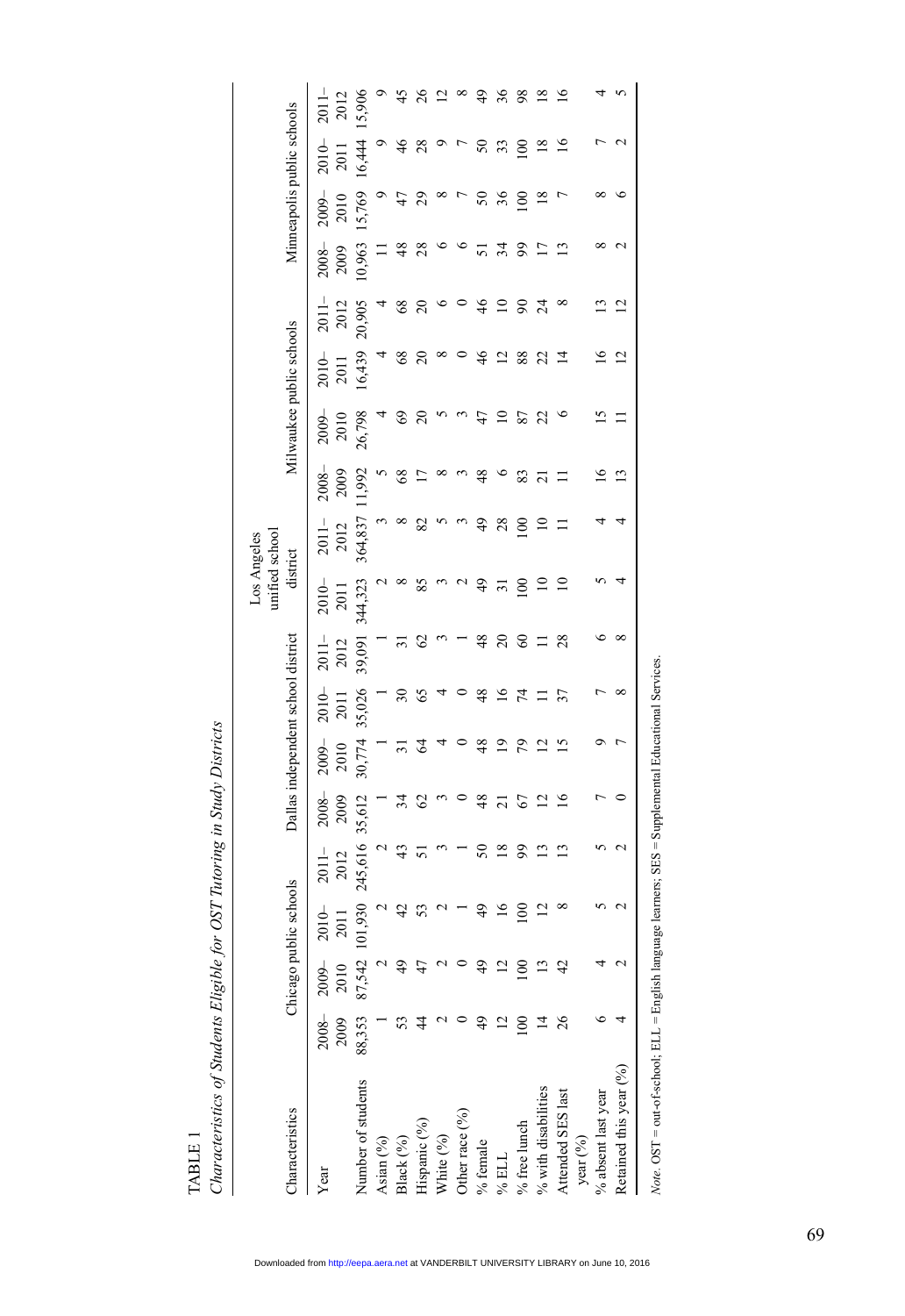# TABLE<sub>2</sub>

|                                | Dallas independent school district, 2011-2012 school year |                          |                |          |                                            |          |  |  |
|--------------------------------|-----------------------------------------------------------|--------------------------|----------------|----------|--------------------------------------------|----------|--|--|
|                                |                                                           | District eligible sample |                |          | Students matched with digital<br>providers |          |  |  |
| Number of students and         | Eligible                                                  | Registered               | Attended       | Eligible | Registered                                 | Attended |  |  |
| characteristics                | 39,091                                                    | 10,862                   | 7,941          | 11,111   | 7,610                                      | 5,651    |  |  |
| Asian $(\% )$                  | 1                                                         | $\theta$                 |                | 1        | 1                                          | 1        |  |  |
| Black $(\% )$                  | 31                                                        | 33                       | 33             | 30       | 29                                         | 28       |  |  |
| Hispanic $(\% )$               | 62                                                        | 64                       | 64             | 65       | 68                                         | 68       |  |  |
| White $(\%)$                   | 3                                                         | $\overline{c}$           | $\overline{c}$ | 3        | 2                                          | 2        |  |  |
| Other race $(\% )$             |                                                           |                          |                | 1        | $\theta$                                   |          |  |  |
| $%$ female                     | 48                                                        | 49                       | 49             | 49       | 49                                         | 49       |  |  |
| $%$ ELL                        | 20                                                        | 23                       | 24             | 23       | 25                                         | 26       |  |  |
| $%$ free lunch                 | 60                                                        | 84                       | 84             | 74       | 84                                         | 84       |  |  |
| % with disabilities            | 11                                                        | 12                       | 13             | 12       | 11                                         | 12       |  |  |
| Attended SES last year $(\% )$ | 28                                                        | 37                       | 39             | 40       | 40                                         | 41       |  |  |
| % absent last year             | 6                                                         | 5                        | 5              | 6        | $\overline{4}$                             | 4        |  |  |
| Retained this year $(\% )$     | 8                                                         | 5                        | 4              | 6        | 5                                          | 5        |  |  |
| Middle school $(\%)$           | 30                                                        | 30                       | 31             | 28       | 30                                         | 31       |  |  |
| High school $(\% )$            | 67                                                        | 69                       | 68             | 70       | 69                                         | 68       |  |  |

*Characteristics of Students Eligible, Registered for and Attending OST Tutoring in Dallas Independent School District and Matched With Digital Providers*

*Note.* OST = out-of-school time; ELL = English language learners; SES = Supplemental Educational Services.

platform (software or live tutor via technological platform such as computer, netbook, or handheld device) as an intentional, integral, and consistent part of its instructional strategy in delivering tutoring to eligible students in at least one of the five districts in our study. Students served by these providers consistently used digital instructional tools for at least half of their tutoring experience.

In undertaking the qualitative work, we used a standardized observation instrument in both nondigital and digital tutoring settings (Burch & Good, 2013). Because digital and nondigital settings can differ in a number of ways, this instrument includes indicators that specifically accommodate digital settings without a live tutor (e.g., instructional software that adapts to students' instructional needs), as well as measures that describe how technology is used to improve instruction (e.g., to use higher order thinking skills) and to address issues of access (e.g., reliability and accessibility to all students). Over 4

years, we observed 185 full tutoring sessions (46 across the seven digital providers in our study sample). Other elements of the qualitative data collection in the larger study include 79 personal interviews with provider administrators about the structure of instructional programs, choice of curricula and assessments, challenges in implementation, and choices in staffing; 109 personal interviews with tutoring staff about instructional formats, curriculum, adaptations for students' learning differences, staff professional background, and training; 47 personal interviews with district and state administrators involved in program implementation; focus groups with 221 parents/guardians of students who were eligible to receive OST tutoring, and document analysis of formal curriculum materials from providers; diagnostic, formative, or final assessments used; and informal "in-use" curriculum collected during instructional sessions and policy documents on federal, state, or district policies concerning program implementation.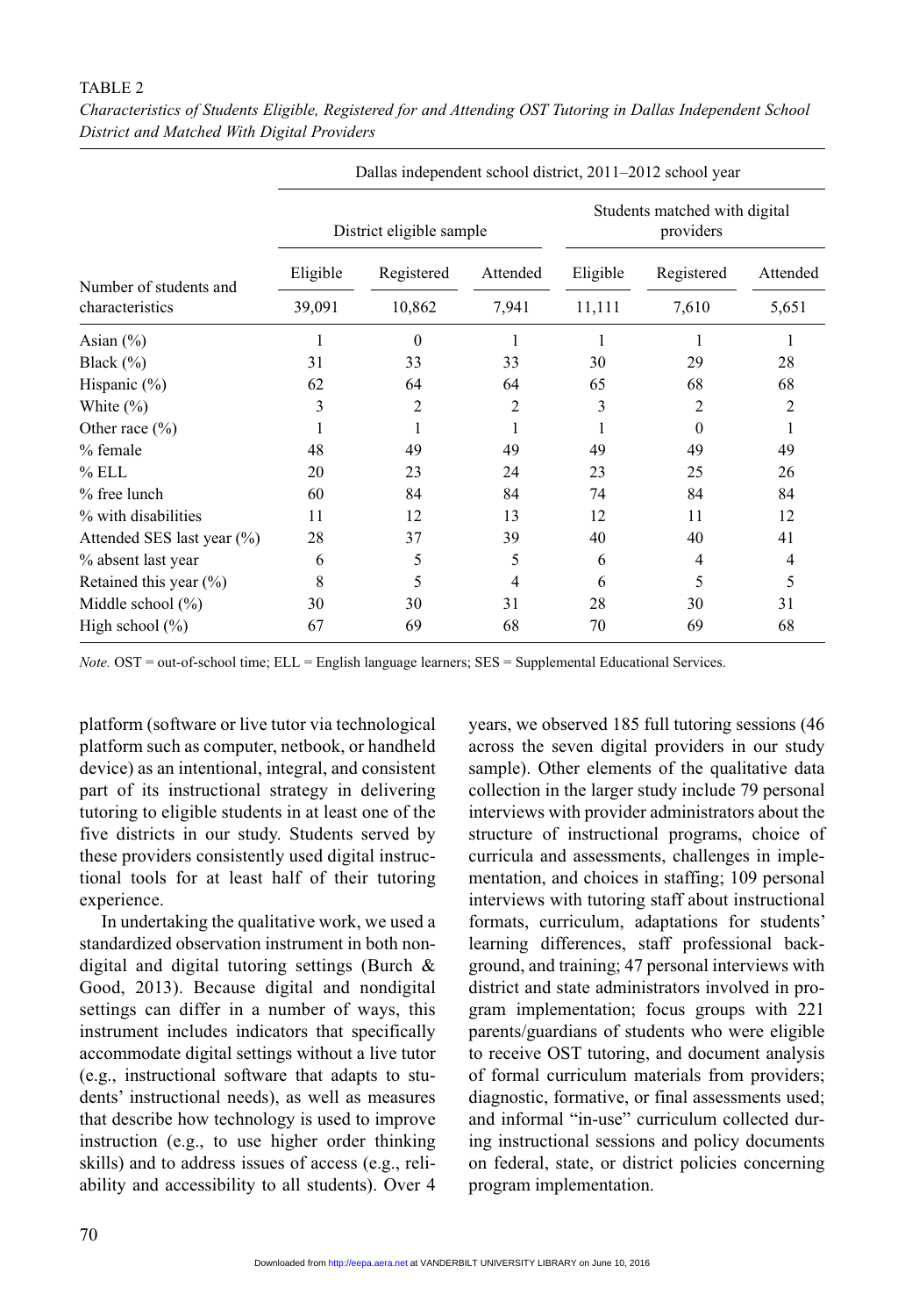*Burch et al.*

In the quantitative analysis, our empirical measures of the key treatment variables—hours of OST program participation, types of digital and nondigital tutoring, and hours/types of combinations—are constructed using district administrative data and the qualitative data collected and coded to describe digital tutoring features and formats. The administrative data from the school districts allow for the construction of dosage measures of tutoring with specific providers. Specifically, the tutoring providers were required to invoice school districts for each hour of tutoring provided to the students, and thus, tutoring "dosages" are measured in invoiced hours of tutoring (per student). Other data made available by the districts included the rate per hour charged by the providers, the total of invoices paid out, and, in some cases, the balance of unspent funds (from dollars allocated per student for tutoring). The data from the digital provider applications and other components of the qualitative research investigation aided in developing empirical measures of variables such as tutoring formats/types and forms of digital tutoring.

We also obtained student-level demographic, attendance, and test score data from the school districts. These data include controls for gender, race/ethnicity, free and reduced-price lunch eligibility, English proficiency, students with disabilities, grade retention, prior year achievement test scores, number of absences from the prior school year, grade year, school attended, and prior OST tutoring program attendance (see the descriptive statistics in Table 1). These are standard, studentlevel control variables (in an education production function model). In addition, student outcomes—specifically, student test scores on state standardized tests—are measured as effect sizes, that is, the level of student achievement relative to the district average score on state standardized tests. These achievement measures are derived from student test scores on the Texas Assessment of Knowledge and Skills (TAKS) state standardized test, which was used in determining adequate yearly progress (AYP) under NCLB.

## *Qualitative Analysis*

Data analysis in the qualitative component of this study occurred both concurrent to and after

the data collection process, using a constant comparative method to explore and explain provider instructional practices. Analytic codes were developed from patterns in initial data collection and in response to the research questions, and then reapplied to interview, observation, and archival data to establish findings. Coding trees and data were inputted into a qualitative coding system where researchers collaborate on common project tasks through remote access to a common server. The base and examples of associated subcodes applied to qualitative fieldwork include "enrollment" (e.g., process, strategies, challenges), "instructional core" (e.g., amount of instructional time, differentiation, curriculum structure and/or source, varied instruction, classroom-level interaction, tutor capacity), "alignment" (e.g., individualized learning plans, instructional practice, challenges), and "students with special needs" (e.g., areas of confusion, curriculum, instruction, format, challenges). The research team then developed additional subcodes specific to digital provider analyses, which included "technology–instructional format," "technology–curriculum," "technology– assessment," "technology–access," "technology– administrative uses," and "technology–free" to capture relevant data on technology outside of those subcodes. For purposes of analysis, all audiotapes of focus groups and interviews were transcribed verbatim and then transformed into integrated text for analysis.

In addition to coding the text recorded in observations, ratings of indicators were analyzed by categorizing indicators into clusters, organized by areas of OST tutoring best practice (e.g., varied, active, rigorous, targeted, differentiated, high levels of student engagement). This clustering of qualitative indicators allowed us to see which best practices are predominant in observations and which were rare or missing. For example, in assessing whether a session was "active," we would focus on indicators such as whether students had to participate in structured discussions, demonstrate understanding of concepts, or help determine the direction of an instructional task. Levels of differentiation were examined in terms of indicators such as accommodations made for students with disabilities or English language learners, or whether a software program or tutor adapted the instructional pace or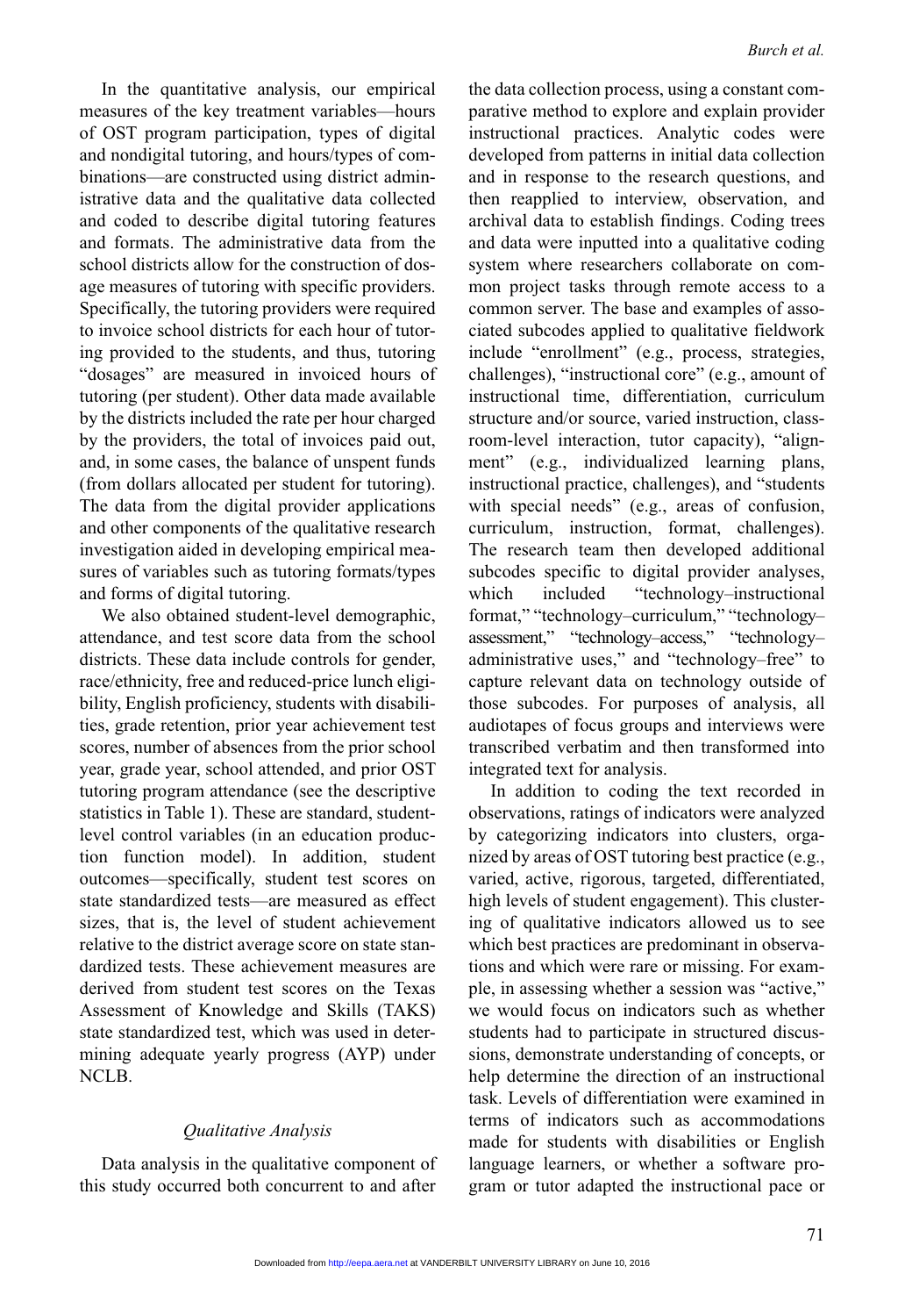## *Digital Tutoring in K–12 Education*

content based on student needs. In assessing the rigor of a tutoring session, we would include indicators that focused on the extent to which instructional tasks required by curriculum software and/or the tutor demanded the application of students' higher order thinking skills, or if students were asked "why," "how," or "what if" questions as part of the session. Although the observation instrument ratings used a numeric rating system, the process was fully qualitative in terms of clustering the indicators under each best practice area.

### *Quantitative Analysis*

In the larger study of OST tutoring on which we build this work, we have used multiple strategies for quasi-experimental estimation of OST tutoring impacts, including value-added modeling, fixed-effects models (student fixed effects and student plus school fixed effects), and propensity score matching methods. We have found a high degree of consistency in the estimates produced by these models (Heinrich & Nisar, 2013), and therefore have primarily used a value-added modeling approach that controls for school fixed effects.

In estimating the relative effectiveness of different features/formats of digital tutoring, our sample for estimation consists of all students receiving digital tutoring, and we adjust for selection into different types of digital providers. For each estimation, we make the assumption that after adjusting for all available measured characteristics and prior test scores, program participation (i.e., receipt of a particular type of digital tutoring) is independent of the student outcomes that would occur in the absence of participation (in a particular type of digital tutoring). We also recognize, however, that there could be factors (for which we do not have measures and do not control for in our models) that could explain both participation in specific types of digital programs and student outcomes, leading to possible bias in our estimates of digital provider effectiveness. For example, we do not have complete information on the extent to which tutoring providers may have influenced student enrollment in their programs with promises of access to digital devices (or particular types of devices), and whether

this type of information may have encouraged selective enrollment among students with differing levels of access to or experience with digital tools in school and/or home settings, which might in turn have affected the extent to which students made academic progress through use of digital tools. In the absence of concrete information on how selection may have worked in this regard—for example, how students with less experience versus more experience with digital tools differentially chose among the digital provider options, or how important of a factor was this in their decisions—it is difficult to speculate on the direction of any potential omitted variable bias.

The particular value-added model (with school fixed effects) that we use allows us to control for other classroom and school interventions which are fixed over time. For example, if there is a reading intervention at a school and those students also receive tutoring in that program, failing to control for the intervention (school fixed effect,  $\pi$ <sub>s</sub> would bias the results. We estimate

$$
A_{jst} = \alpha DigCharac_{jt} + \beta X_{jt-1} + A_{jst-1} + \pi_s + \mu_{gt} + \varepsilon_{jst}, \quad (1)
$$

where  $A_{jst}$  is the achievement of student *j* attending school *s* in year *t*; DigCharac*jt* is an indicator function if the student *j* attended tutoring with a digital provider with a given characteristic in year *t;*  $X_{t-1}$  are student characteristics which include student demographics, percent absent in prior year, retained in prior year, and attended tutoring in the prior year; *Ajst*−1 is the prior year test score;  $\pi$ <sub>s</sub> is school fixed effect;  $\mu$ <sub>gt</sub> are grade by year fixed effects; and  $\varepsilon$ <sub>*jst*</sub> is the random error term. Identification in this specification comes from average student achievement after controlling for student characteristics and school and grade year effects. In these models, we include one or more indicators of digital program characteristics, as all students in these analyses will have received tutoring from a digital provider. The outcome measure is the level of student (math or reading) achievement, adjusting (on the right-hand side) for the possibility that students with similar characteristics might enter OST tutoring with different underlying achievement trajectories (as reflected in their prior test scores).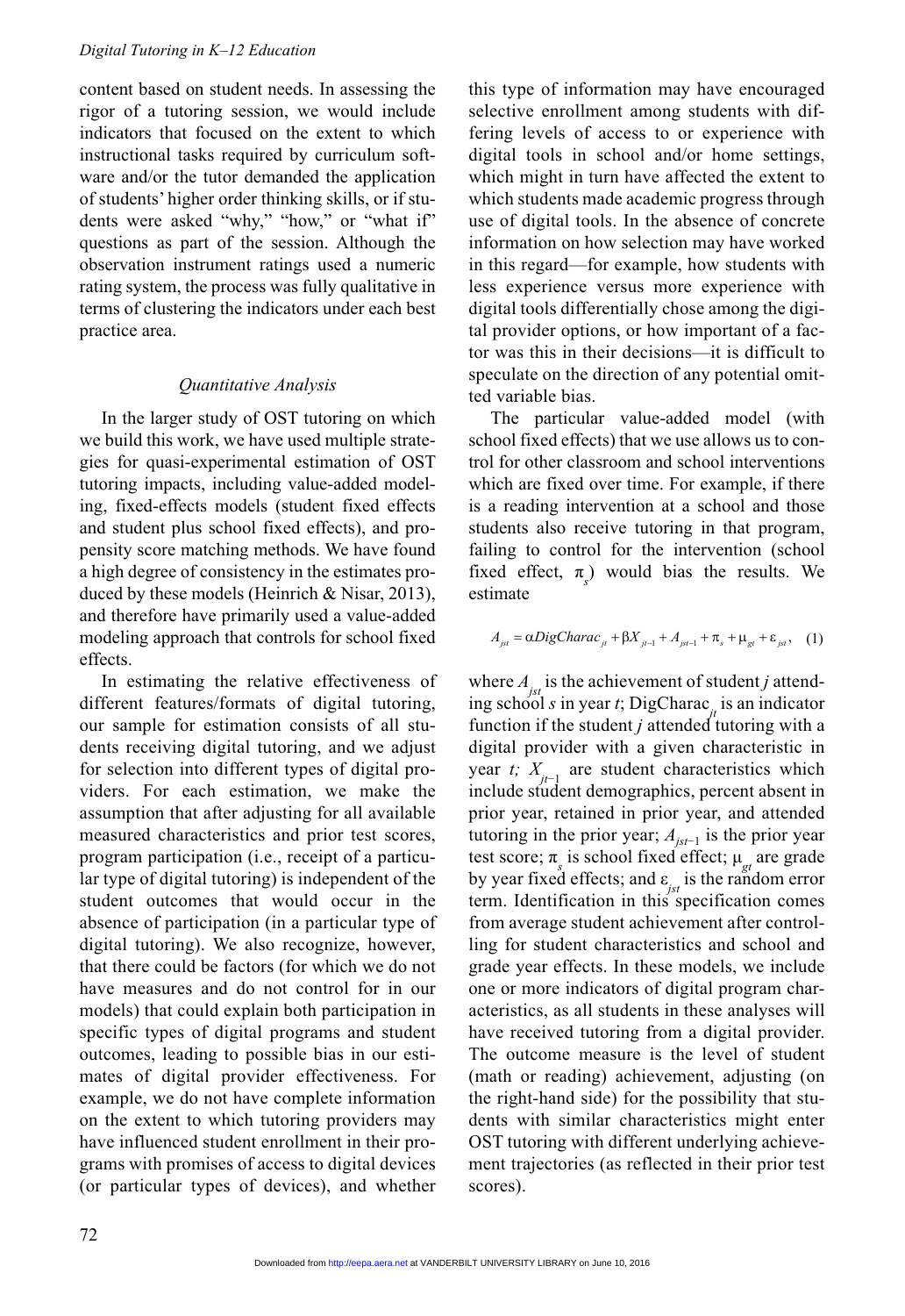Because our value-added modeling strategy includes school-level fixed effects, we are utilizing the within-school variation in attributes of the OST program offerings to identify any effects of digital program characteristics on student achievement. Our data analysis confirms that there is substantial within-school variation in the distribution of the OST program characteristics (described in greater detail below), specifically, variation in the presence of (and combinations of) characteristics that include the location of the tutor, instruction drivers, curriculum location, and tutor synchronicity. The exhaustive descriptive analysis (available from the authors) showed that only one characteristic—having a "tutorstructured curriculum driver"—was not present among the providers delivering OST tutoring to students in 3 of the 26 schools.

Our quantitative analysis is tightly linked with the qualitative research in defining measures, specifying the empirical models and analyzing the factors that influence the outcomes of digital OST tutoring. For example, as detailed below, interviews and observations from the qualitative fieldwork revealed important differences within digital tutoring formats, critical information that was then applied in refining our measures and interpretation of empirical results. We also optimized our sample through this integrated mixedmethods approach by using quantitative data to identify the parameters (e.g., student market share, cross-site enrollment, etc.) that guided the selection of tutoring providers observed in the field research. We think that this tightly integrated, mixed-methods approach strengthens the validity of the inferences from this exploratory work.

## **Research Findings**

# *Indicators of Instructional Quality*

In addressing the quality of digital OST tutoring and constructing our measures of quality, we drew upon two sources of observation data: average ratings on select indictors and narrative description of tutoring sessions, both captured on the standardized observation instrument. In addition to observation data, we also drew from interviews in identifying key elements of the digital OST settings.

#### TABLE<sub>3</sub>

*Comparison of Observation Ratings for Select Indictors of Instructional Quality (2009–2013)*

| Indicator                                               | Digital | Nondigital |
|---------------------------------------------------------|---------|------------|
| Ask students why, how, or<br>what if questions          | -24     | .52        |
| Challenge students to push<br>themselves intellectually | .30     | .50        |
| Students push themselves<br>intellectually              | -29     | .51        |

Table 3 offers rating averages of three primary indicators of instructional rigor. Although indicators on the instrument are rated from 0 to 2 (with a 2 meaning that it was observed consistently throughout the observation point with most students), the averages here are recorded from 0 to 1, where a "1" would indicate that an indicator received a rating score of "2" in every observable instance. Comparing the average rating of digital and nondigital tutoring sessions across 4 years (2009–2013), the digital tutoring sessions were rated low overall as well as in comparison with nondigital settings.<sup>2</sup> More specifically, these average indicators suggest that digital OST sessions lacked important elements of high-quality instruction, such as intellectual rigor and the application of higher order thinking skills. Average ratings across at least 50 observation points indicate that digital sessions were even less effective at encouraging these elements than the already low ratings for nondigital sessions.

In addition, we added three pilot indicators in the last year of data collection (2012–2013), specific to the digital setting. Table 4 presents data from 25 observations across five of the digital providers in four of our study districts. Again, the averages below are recorded from 0 to 1, where a "1" would indicate that an indicator received a rating score of "2" in every observable instance.

The juxtaposition of additional narrative elements from observations of instructional settings with these ratings offers a further perspective on the quality of digital OST tutoring. For example, as shown in Table 4, technology was generally reliable and accessible to students participating in the settings we observed. When we did see difficulties with accessing the instructional material, it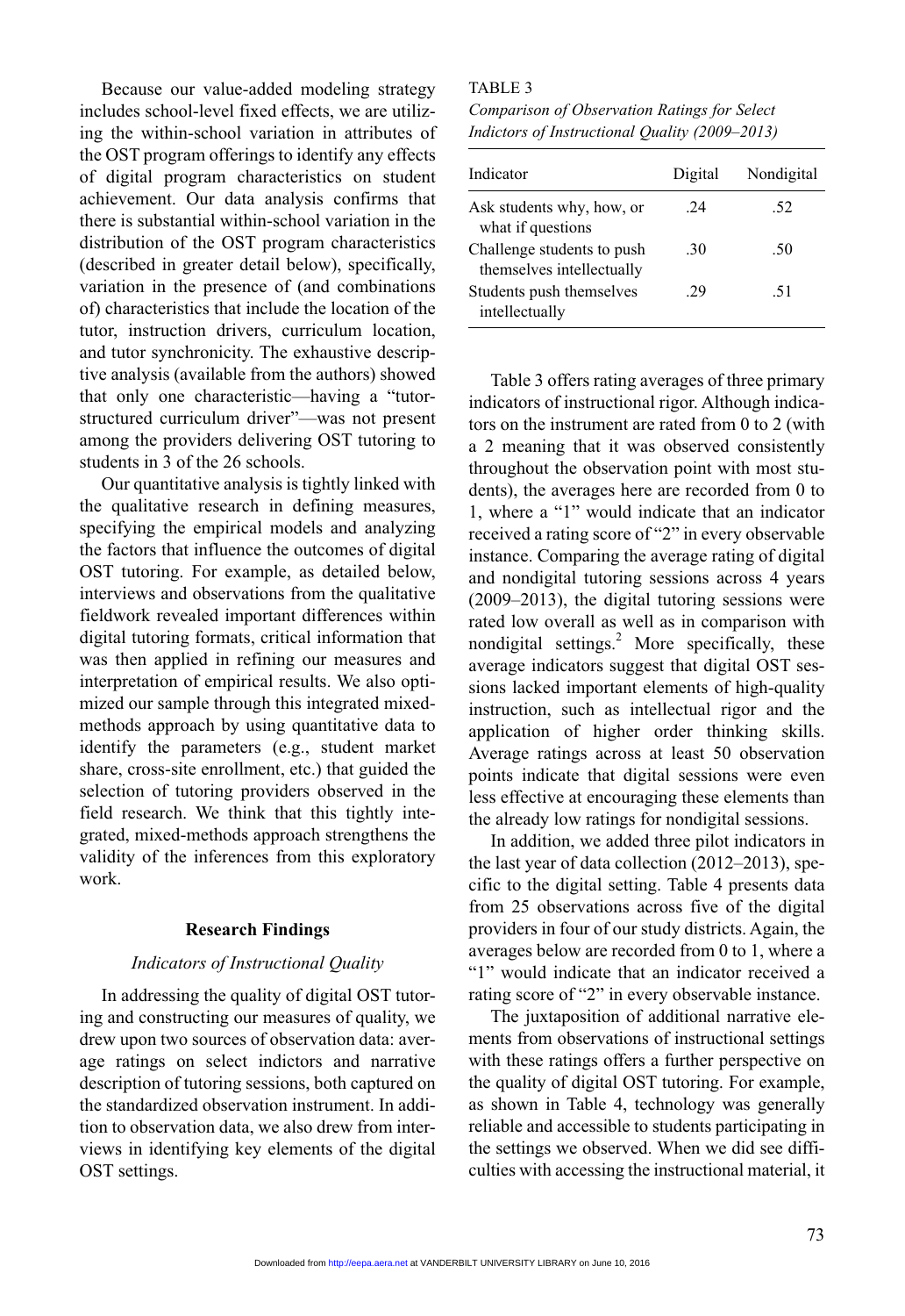### TABLE<sub>4</sub>

*Observation Ratings for Digital-Specific Indicators (2012–2013)*

| Pilot indicator                                               | Average rating |
|---------------------------------------------------------------|----------------|
| Technology used is reliable and<br>accessible to all students | .78            |
| Instructional software adapts to<br>students' needs           | -30            |
| Use technology to employ<br>higher order thinking skills      | .16            |

related to either problems initially logging in or with audio equipment associated with synchronous (live) tutoring. To mitigate technical problems, one provider in our qualitative sample held training sessions with parents and students before the commencement of services. This involved a 2-hour session to introduce the curriculum, what instruction was going to look like, and how to use the laptops for instruction.

Two of the providers used a program where students moved independently through preloaded or Internet-accessed curriculum software without a live tutor present. This presented a challenge to students who might get stuck on a problem. However, where providers (four in our sample) combined face-to-face tutoring with online software, tutors had the capacity to differentiate the instruction and reword some of the existing problems. Alternatively, for those providers using a live tutor, we observed few instances where the instructor changed a full problem. The tutors sometimes asked students to draw representations of the problem on a digital whiteboard during math instruction, but only to help explain the problem or as a way for the instructor to see a student's work. In three of the four synchronous providers, instructors rarely provided any follow-up questions or any differentiation aimed at simplifying a question or increasing the level of difficulty. In three of the providers where tutors worked with multiple students at once via the online platform, students had to wait for the instructor to give them the next problem. Students who finished early had to wait about 2 to 3 minutes to move ahead, while the tutor was helping other students in the virtual classroom.

As the data in Table 4 also indicate, there was little evidence of the use of technology to use higher order thinking skills. Often, the questions presented to students were simply "digitized worksheets" that did not require students to actually use technology to apply, evaluate, or create concepts. In general, our preliminary analysis of tutoring practices across different digital providers suggests that digital tutoring, not surprisingly, does not always add value to instructional quality, even when the technology is working well and is accessible on-site.3

As part of our ongoing, mixed-methods efforts to better understand the quality of digital OST tutoring, we have identified three elements of digital tutoring that offer a critical vantage point on the levers for improving the quality of instruction in the digital setting. These include (a) the nature of curriculum and what drives it, (b) what drives the instruction and the role of the tutor, and (c) the nature and role of assessments and data in digital tutoring programs.

# *Digital Curriculum*

Due to regulations under NCLB, the general content focus of many digital providers in the OST context is either language arts or math. However, providers, whether under the law or operating in states with waivers from NCLB, are given considerable discretion in how they enact the curriculum, contributing to considerable variation in terms of curricular format, curricular access, and curricular software. Curricular formats range from highly structured and completely dependent upon software to "homegrown" curriculum that is more fluid and dependent on the discretion of a live tutor. For example, one provider uses software that is essentially an online whiteboard through which the tutor and student interact by writing with the track pad/ mouse, typing, and speaking through headsets. The tutor can upload curriculum materials and prompts as needed. In terms of source, curriculum used by digital providers comes from a variety of sources (purchased/leased from an outside source to curriculum developed in house and used only by tutors, and some combination of above). A number of providers develop their own, proprietary curriculum used only by their tutors. We find that digital curriculum used in tutoring is often delivered outside of the traditional classroom and school context, so that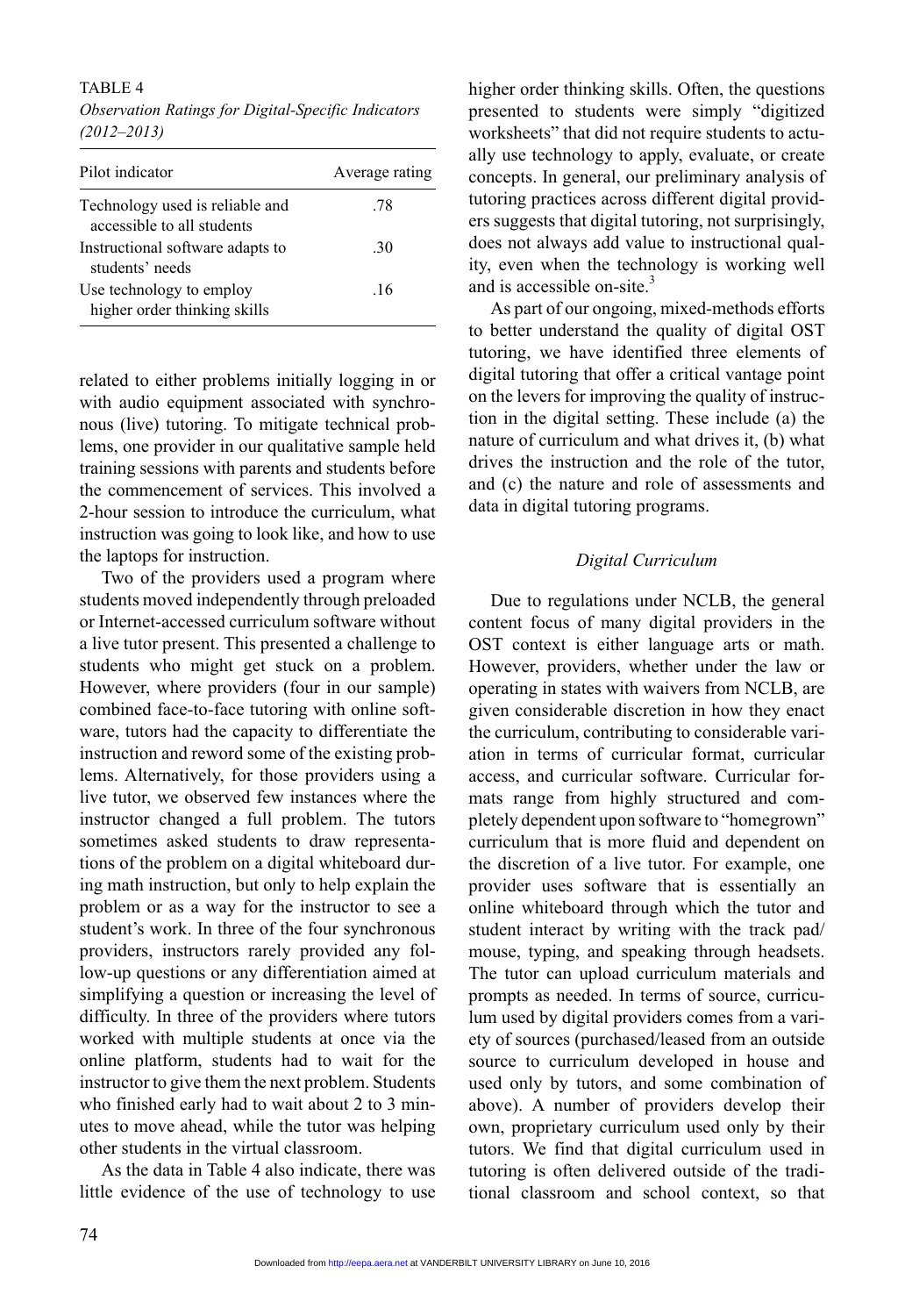teachers and principals are unable to do a "walk through" to observe curriculum and instruction. For that and other reasons, it is much harder to "see" and analyze particular types of curricula and, in particular, the enacted curriculum.

In addition, students access the curriculum in a variety of ways. In our qualitative sample of seven providers, we have seen one provider lend students used desktop computers, another provides a handheld device, two provide netbooks, and the remaining three providers send students laptop computers. Each of these providers had either software preloaded onto the hardware or dedicated websites through which students would access the program. All but two of these providers used Internet-based programs.

In a digital tutoring setting, software is a key element of the instructional setting. Drawing on both our qualitative investigation of the digital tutoring setting and common terms used in the field of digital education (iNACOL, 2011), we identify three types of software used to facilitate instructional interactions between students, tutors, and curriculum in our qualitative study sample:

- •• *Synchronous instructional software* facilitates live instructional interaction between students and tutors through chat functions, audio capabilities, and/or a "whiteboard" function. This type of software houses the curricular content itself and in principle is intended to generate progress reports.
- •• *Synchronous course management system* (CMS) facilitates live instructional interaction between students and tutors, for example, through a "whiteboard" platform combined with an Internet-based voice call service (e.g., Skype). This type of software facilitates digital interaction between the student and the tutor, but the tutor generates or delivers "homegrown" curricular content.
- •• *Asynchronous instructional software* houses curricular content but does not support live interaction between students and tutors. This software may house assessments, generate progress reports, and use "artificial intelligence," in other words software developed to adapt the pace and direction of tasks based on student responses.

# *Instructional Driver and the Role of the Tutor*

From our own and others' prior research, we know that the role of the tutor is key to instructional quality (Good, Burch, Stewart, Acosta, & Heinrich, 2014; Hock, Pulvers, Deshler, & Schumaker, 2001). The context of digital tutoring challenges traditional conceptions of a "tutor." Instead of falling into the models typical of in-person, nondigital tutoring contexts where the tutor is the primary guide or delivery system of the curriculum, our observations of tutoring sessions and interviews with provider staff indicate and illustrate a spectrum of enacted roles. For this analysis, we define "tutor" as the provider staff most directly responsible for the instruction of an individual student; in other words, the closest adult to the point of instructional delivery. We categorize digital OST tutors into the following:

- •• *No tutor:* Some digital tutoring platforms are structured where students have no interaction with a human during the tutoring session. Instead, students interact with instructional software, and may have the option of calling a helpline if they get stuck on a problem. Students also might interact with a provider staff member on occasions to upload progress reports or deal with technical needs (see below).
- *Technician:* Some tutoring platforms use personnel only for technical assistance, which could include a technical helpline or delivering/retrieving hardware from students' homes. We also observed sessions where students brought netbooks into a central location to have a provider personnel upload their progress in working through preloaded software.
- *Monitor/guide:* Tutor and "monitor" are beyond a technician, but not quite a full, interactive instructor. We characterize the "monitor" role as when tutors respond to students if they need help on a specific question related to academic content, call families to discuss progress and encourage students, or answer questions via email.
- Instructor: We identify a tutor as an instructor if the tutor interacts with a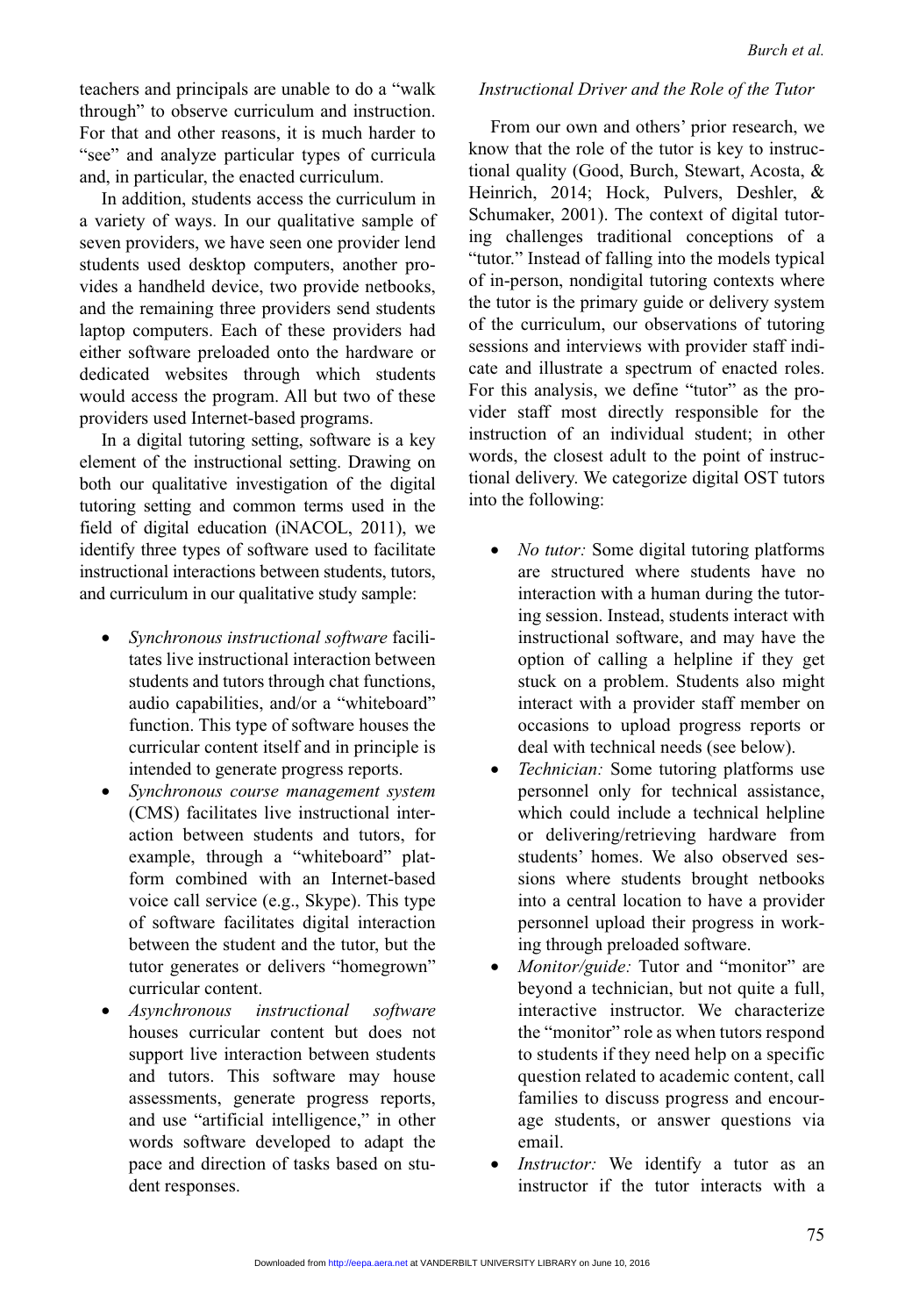student constantly throughout the session, and the curriculum could not progress without the tutor. The instructor category differs from that of the monitor/guide in that the tutor is an integral part of instructional platform and curriculum delivery.

Although these roles are distinct, in practice, tutors often occupy multiple categories, sometimes simultaneously. For example, we observed a synchronous tutoring session where the tutor was working through a math problem with a student when the audio connection with the student was lost. The tutor then had to use the chat function in the software program to explain how to reconnect the headset, so that they could resume instruction. In addition to tutors, there may be staff farther from the point of instructional delivery, but who interact with a student's instructional process. These include case managers, teacher leaders/monitors, curriculum managers, and so on: for example, counselors or case managers who contact parents and the school district if there are issues or questions about students' progress, or "prescription monitors" who periodically review student files, adjust the sequence or pace of the learning program, and continually train tutors. There are also provider staff involved in instructional delivery, but who do not interact with students or their files. These include, for example, curriculum teams that continue to develop and revise the curriculum, or quality assurance testers that test the curriculum once it is inserted into the software platform.

# *Use of Data and Assessments*

Assessment and the data it generates are just as important of a consideration in digital tutoring as curriculum and instruction, and just as complex. The distinctions between curriculum, instruction, and assessment often blur, especially for those programs where the software drives the assessment, which drives aspects of the curriculum, which in turn drives instruction. Under NCLB, all OST tutoring providers, whether digital or nondigital, were required to provide pre- and posttest scores for every student in their program. Some districts offer or require the use of their own assessments as pre- and posttest (e.g., progress assessments given in the fall, winter, and spring).

Other districts require providers to obtain and administer their own. For providers in our study, digital assessments were either developed by the provider in-house or purchased from another company, or the provider had access to district assessments for use as pre- and posttests. For those providers administering their own pre- and posttests, assessments were in a digital format, except in the case of one provider that conducted verbal assessments of kindergarten and firstgrade students who might have problems navigating the digital platform.

All of the providers in our sample also used some type of formative assessment to measure progress and potentially revise the scope and sequence of a student's learning plan. These formative assessments were often short sets of problems designed to gauge whether students understood a concept. Some software would either not allow students to move forward unless they correctly responded to these problems, or a live tutor approved their progress and moved them to the next activity. What is very clear from our analysis at this point is that, as in nondigital tutoring, there is considerable variation in how digital OST tutoring providers describe what they do, the actual services they offer, how students access these services, and what is delivered.

# *Publicly Available Information on Instructional Setting*

Our in-depth examination of the digital OST instructional setting described above offers important insights into some of these challenges of determining if and how digital tutoring affects student achievement. One of these critical insights is how different digital formats can be from one another in terms of how they are described by providers (the intended curriculum) in publicly available information, such as provider applications or parent brochures. For example, a provider may simply indicate that its program includes a particular type of software, but not specify whether it is used for pre- and postassessment or actual instruction. Based on analyses of provider applications to the state of Texas for offering services in Dallas ISD, we identify the following preliminary patterns in the types and quality of information provided to parents for choosing providers.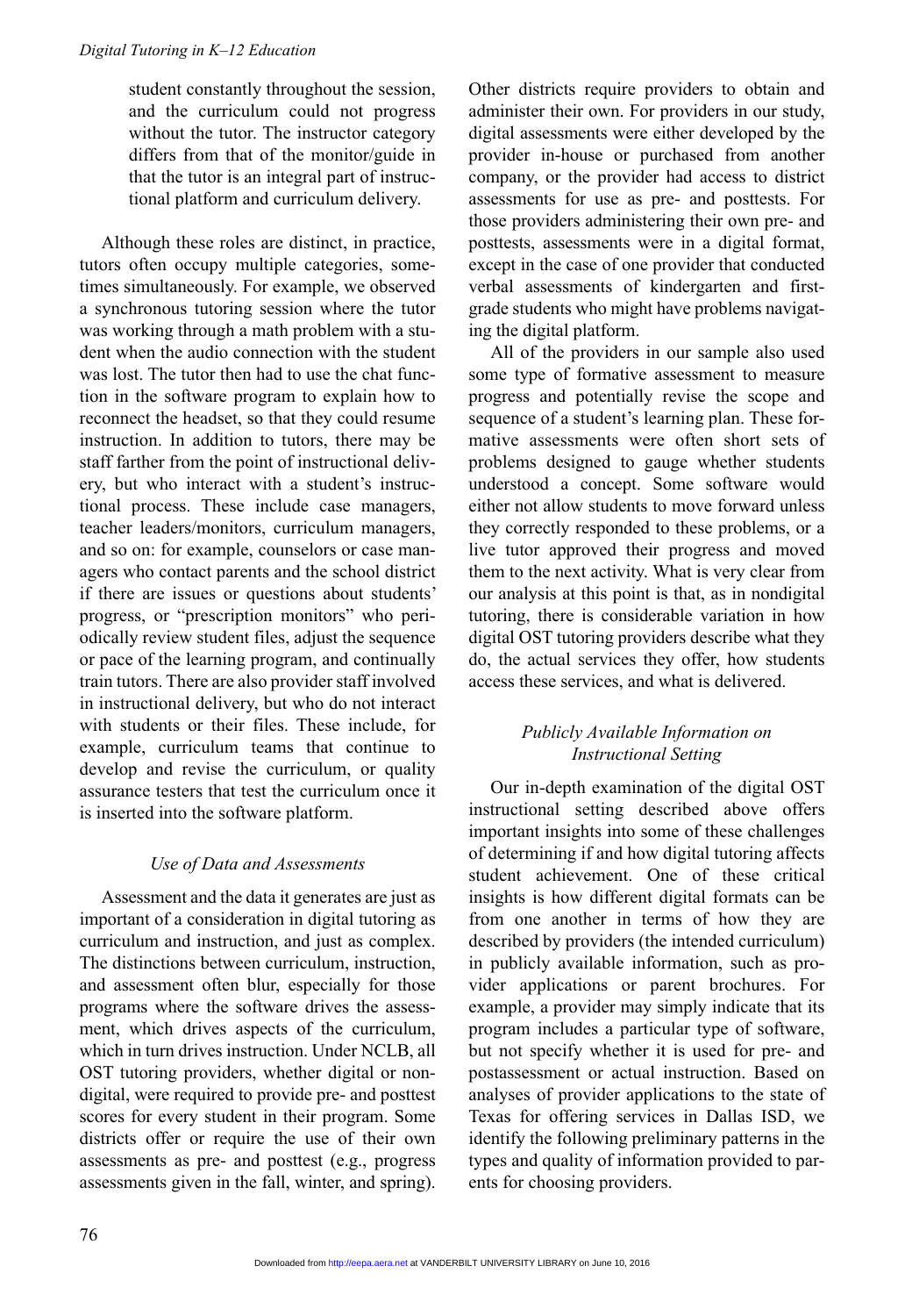First, the information parents receive about vendor programs can be diluted and misleading. For example, a vendor might say that they provide services for students with disabilities but do not actually hire tutors with special education training. Vendor program descriptions often provide minimal information for parents on how they actually use technology as part of instruction. For instance, some provider applications made mention of the use of instructional websites, but a closer reading of the application indicated that only the tutors (and not the students) access these websites to gather curricular materials. Second, it is difficult to find a single, consistent source of program descriptions. On a number of occasions, the program description in providers' state applications differed from the description in district parent information. Third, some providers were described as having digital platforms 1 year but not the next. Fourth, there are many different types of digital platforms, which are often not specified in the application. Finally, there are providers that do not include digital tutoring as any part of their program description or marketing materials, but individual tutors may choose to include digital learning tools as part of the regular curriculum. One example is teachers in one district having the kids do part of their tutoring session on a classroom computer with the same instructional software program the district uses with all students in day school instruction.

# *Digging Deeper to Classify Dimensions of Digital Tutoring*

Drawing on the analysis described above of the nature of curriculum, instruction, assessment, and information in enacted tutoring, we developed a categorization system for digital providers for use in rigorous estimation of OST tutoring program effects. The work of developing the new taxonomy for digital tutoring was done iteratively with the work of classifying digital tutoring programs based on the self-descriptions in their Texas provider applications. To specify the universe of our taxonomy, we defined "digital" tutoring services as those in which students directly interact with digital technology. For our classification purposes, we generally considered "digital technology" to be any multipurpose computer device at least as sophisticated as an

iPod or other tool of equivalent functional capacity, which also includes tablets, netbooks, laptops, and desktop computers but does not include less versatile electronic tools such as digital calculators.

The complexity of the latter work—the application analysis and provider classification process—varied considerably among provider applications. Among the applications we analyzed, there were a number of reasons why a tutoring program's characteristics might have been hard to discern from the provider application. These classification challenges included inadequately framed or specified application questions, vague information in provider responses, insufficient details about program characteristics in provider responses, conflicting details about program characteristics in provider responses, and inconsistent degree of details on different modes of tutoring in provider responses (when providers offer multiple tutoring modes). In these cases, we not only had to iteratively refine our taxonomy while classifying providers' tutoring programs according to that taxonomy, but we also had to iteratively assess each tutoring program's actual characteristics for classification, while determining which application text excerpts were relevant for justifying those classifications and cross-checking them with available district administrative data on provider attributes.

Based on descriptive analysis of the applications of approved tutoring providers in Dallas ISD during the 2012–2013 school year, we developed the following categorization that both leverages and digs deeper into characteristics (instruction, curriculum, assessment) identified in observational work.

- Tutor location: Where does the student access the tutor?
	- || Online or via the phone (remote access)
	- Face-to-face (in-person access)
- •• Tutor synchronicity: How immediate is the student's communication with the tutor?
	- || Asynchronous (time-delayed)
	- $\circ$  Synchronous (live)
- Instruction driver: Who or what is guiding the student's learning?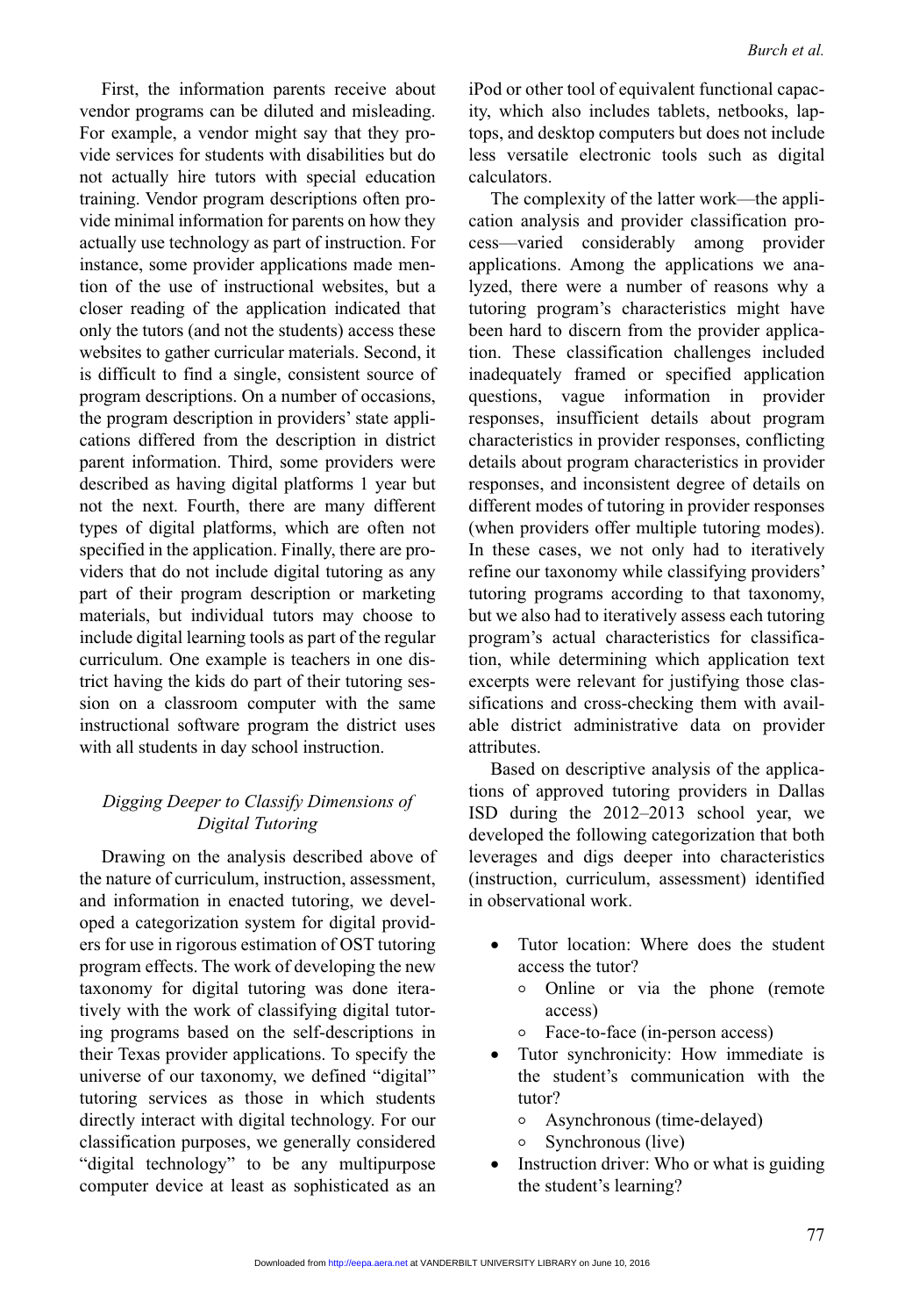- || Curriculum-based software (locally installed or delivered online)
- || Tutor actively working through curriculum-based software with the student
- || Tutor without curriculum-based software (often using a digital whiteboard if online)
- •• Curriculum location: Where does the student access the course content?
	- || Via a digital device, over the Internet (includes mobile device software that needs ongoing Internet access to provide content)
	- || Via a digital device, using locally installed software (includes mobile device software that does not need the Internet to provide content once installed)
	- || Via nondigital resources (e.g., books, worksheets, chalk/whiteboard, etc.)<sup>4</sup>

In our analyses of Dallas ISD digital OST tutoring programs, we have used this structure and a set of categorizations to explore associations between digital provider and program attributes and student achievement. We summarize preliminary findings of the quantitative analysis below.

# *Preliminary Empirical Findings on Digital Provider Effects on Student Achievement*

A primary objective of this empirical work was to explore the potential effects of different types of digital tutoring (and their delivery) that contribute to student achievement. The analysis of digital providers in Dallas ISD links the data extracted and coded (per the categories of digital tutoring described above) from the state applications of 35 digital providers (with the largest student market shares in the 2011–2012 school year) to district administrative data on digital providers and student-level data on 11,111 students served by these providers. We think it is important to emphasize again that these data are based in part of information self-reported from the digital providers, and thus, some caution is warranted in examining associations between digital provider attributes and student characteristics and achievement.

Tables 4 and 5 present basic descriptive information on the types of digital programs/

providers and the proportions of students they enroll, as well as how hourly rates charged by the providers vary across formats/types. Using twogroup mean comparison tests, cross-tabulations with chi-square tests, and logistic regression, we examined student selection into different types of digital providers, looking for associations between student characteristics and the provider characteristics as shown in Table 5. The strongest (statistically significant) associations we found (specifying  $\alpha$  = .05 and two-tailed tests) were for students with special needs and the instruction driver and tutor synchronicity attributes of providers. Specifically, both two-group mean comparison tests and cross-tabulations with a chi-square test showed that students with disabilities were more likely to be tutored with curriculum-based software  $(p = .0256)$  or a tutor with software combination ( $p < .0001$ ), while English language learners were also more likely to receive OST tutoring through a combination of tutor and software-driven instruction ( $p < .0001$ ). In addition, these descriptive tests showed that English language learners ( $p < .0001$ ) and students with disabilities ( $p = .0250$ ), as well as students of Hispanic origin (*p* < .0001), were significantly *less* likely to receive OST tutoring in synchronous formats.

The logistic regressions controlled for the same student characteristics as shown in Table 1 and predicted the probability of receiving tutoring from a digital provider with a given provider characteristic, as shown in Table 5. The results of these analyses confirmed the statistically significant associations found in the descriptive analyses and provided additional information on their magnitude. For example, the odds of a student with disabilities being tutored with curriculumbased software were 49% higher than for students without disabilities. And while we expect synchronous formats of tutoring to be more effective, the odds of Hispanic students receiving tutoring in this format were 34% lower than for non-Hispanics, and they were also 17% lower for English language learners and 20% lower for students with disabilities. These analyses also showed other interesting associations between student characteristics and digital program attributes, such as that students absent from school more often were significantly more likely to receive all of their tutoring online (with no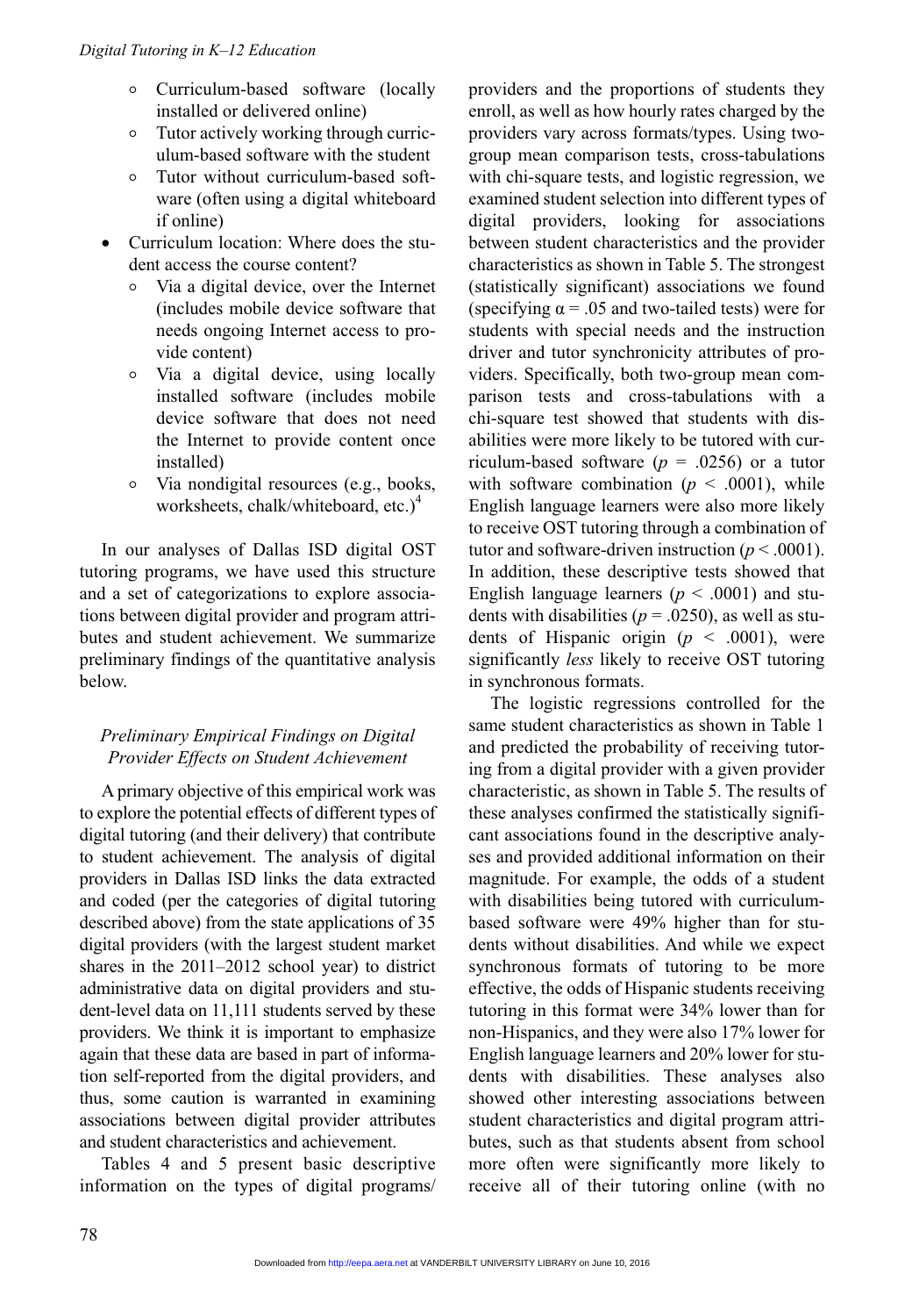|  |  |  | Profile of Digital OST Tutoring Providers in Dallas Independent School District, 2011-2012 |  |
|--|--|--|--------------------------------------------------------------------------------------------|--|
|  |  |  |                                                                                            |  |

| Digital provider characteristic                         | $\%$ of students (2011–2012) |
|---------------------------------------------------------|------------------------------|
| Tutor location                                          |                              |
| Entirely on Internet                                    | 6.36                         |
| All in-person                                           | 10.78                        |
| Face-to-face and online                                 | 82.84                        |
| Instruction driver                                      |                              |
| Curriculum-based software                               | 7.77                         |
| Tutor-structured                                        | 1.39                         |
| Tutor with curriculum-based software                    | 7.29                         |
| Combination tutor with software-driven and tutor-driven | 24.23                        |
| Software-driven and tutor-driven                        | 52.88                        |
| Curriculum location                                     |                              |
| Curriculum location only digital online                 | 17.78                        |
| Curriculum location only nondigital                     | 0.01                         |
| Digital-online and local-nondigital combination         | 60.09                        |
| Digital-online and digital-local combination            | 20.35                        |
| Tutor synchronicity                                     |                              |
| Asynchronous                                            | 2.67                         |
| Synchronous                                             | 19.31                        |
| Combination of synchronous and asynchronous             | 78.00                        |
| Described as blended                                    | 2.50                         |

*Note.* OST = out-of-school time.

face-to-face tutoring).<sup>5</sup> Although it is plausible that digital providers tailored some of their OST offerings to meet the special needs of particular subgroups of students, our qualitative field research showed that, more often than not, digital providers were not prepared to differentiate instruction to better serve students with special needs (i.e., lacking the information necessary to do so, such as student individual education plans, or the capacity, such as bilingual tutoring staff).

In our multisite study of OST tutoring, we found that digital providers, on average, charged significantly more per hour (about US\$20 more per hour) than nondigital providers and delivered fewer hours of services to students than face-toface tutoring providers. In Dallas ISD, the average hourly rate charged by digital providers (in the 2011–2012 school year) was US\$31/hour higher than that of nondigital providers (US\$89/ hour vs. US\$58/hour). Students attending with digital OST providers also received significantly fewer hours of tutoring (13 vs. 22 hours) on average (or 41% fewer hours). The information in

Table 6 includes the hourly rates only for digital providers in our Dallas ISD subsample and shows how they varied by digital program characteristics. Interestingly, the results show that digital providers that combined digital online with face-to-face instruction were charging the highest rates per hour (in terms of tutor location). In addition, those that were combining some form of tutor-structured with software-driven curriculum were also charging the highest rates among the varying forms of instruction drivers. This same pattern follows for curriculum location and tutor synchronicity as well: Blending different attributes within a given digital provider is associated with higher hourly charges for services. This begs the question: Are these provider attributes that are linked with higher hourly rates also associated with student achievement in reading and/or math?

The results from the value-added models (with school fixed effects) that examine associations between digital provider characteristics and student achievement (in math and reading) are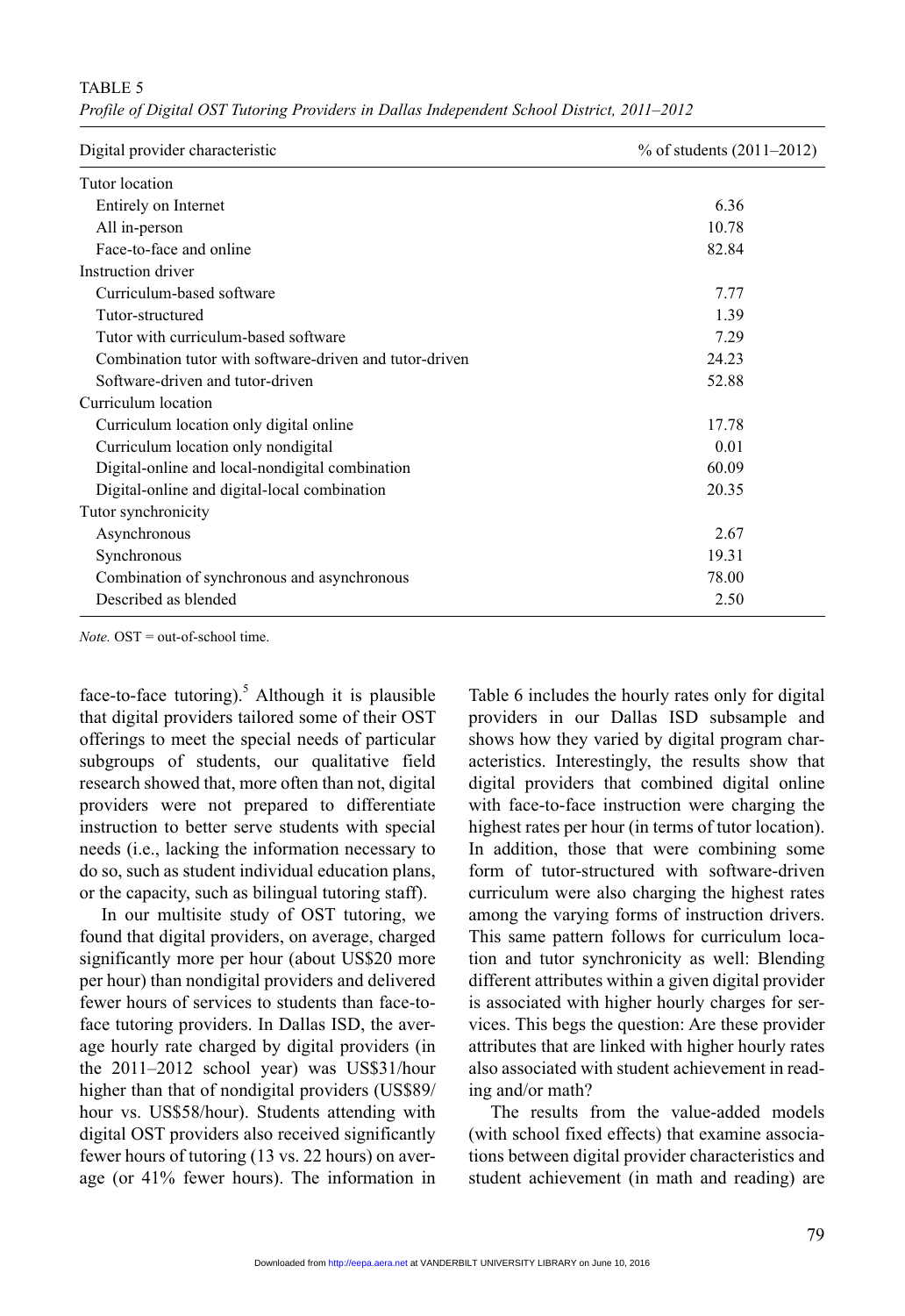*Provider Rates by Digital Characteristics (Reporting Statistically Significant Differences)*

| Tutor location                                      | Rate (US\$) |
|-----------------------------------------------------|-------------|
| Entirely on Internet                                | 55          |
| All in-person                                       | 74          |
| Face-to-face and online                             | 88          |
| Instruction driver                                  |             |
| Curriculum-based software                           | 80          |
| Tutor-structured                                    | 69          |
| Tutor with curriculum-based<br>software             | 62          |
| Combination tutor with software-<br>driven          | 88          |
| Software-driven and tutor-driven                    | 86          |
| Curriculum location                                 |             |
| Curriculum location only digital<br>online          | 70          |
| Curriculum location only nondigital                 |             |
| Digital-online and local-<br>nondigital combination | 92          |
| Digital-online and digital-local<br>combination     | 86          |
| Tutor synchronicity                                 |             |
| Asynchronous                                        | 58          |
| Synchronous                                         | 66          |
| Combination of synchronous and<br>asynchronous      | 90          |

shown beginning in Table 7, which focuses on tutor location (i.e., where the student accesses the tutor). In this estimation, we look at the relationship between tutor–student interactions that are entirely on the Internet or all in-person (face-toface) versus the reference category of a blend of online and face-to-face and student achievement in math and reading. Table 7 also shows the coefficient estimates and robust standard errors for student-level controls, but for brevity, it does not present the coefficient estimates for the school fixed effects or the indicator variables that control for grade level.

This first set of results (see Table 7) suggests that students who receive OST tutoring from digital providers in which access to the tutor is all face-to-face potentially realize significantly larger benefits in terms of their math achievement (compared with those where the tutor location is a blend of online and face-to-face); the

estimated effect is also more than 3 times the size of that for students receiving tutoring entirely on the Internet. In addition, the coefficient estimate for all in-person/face-to-face is substantively large relative to the average effect sizes of OST tutoring that have been reported in our larger study and related research, typically ranging from .05 to .10 standard deviations (Heinrich et al., 2014; Heinrich, Meyer, & Whitten, 2010; Heistad, 2007; Rickles & Barnhart, 2007; Springer, Pepper, & Ghosh-Dastidar, 2009; Zimmer, Gill, Razquin, Booker, & Lockwood, 2007; Zimmer, Hamilton, & Christina, 2010). In effect, the highest priced (in terms of provider hourly rates) tutor location (online/face-to-face blend) appears to be the least effective for tutoring in math. We see no statistically significant associations between tutor location and student reading achievement.

Table 8 presents the findings of value-added models that compare the effectiveness of alternative instruction driver forms (who or what is guiding the students' learning) in digital OST tutoring. The results again differ for math and reading. The least effective instruction driver for math OST tutoring is a combination of tutor-with software-driven and tutor-driven instruction (relative to tutor-driven and software-driven), which is also billed at the highest hourly rate on average. For reading, however, curriculum-based software instruction drivers are significantly less effective in increasing student achievement. Tutor-structured—where the tutor structures and drives the student's learning without curriculumbased software—is negatively associated with student math and reading achievement, although these and the other estimated effects of instruction drivers are not statistically significant.

With respect to curriculum location (where the student accesses the tutoring content), there is only one statistically significant association with student achievement—a negative association between math performance and curriculum that is a combination of digital-online and digital-locally accessed (see Table 9). This is in comparison with the reference category—a digital-online and local-nondigital combination—which is the most prevalent and also the most expensive location (in terms of provider hourly rates) where students access tutoring content. Finally, we also see (in Table 10) a statistically significant, positive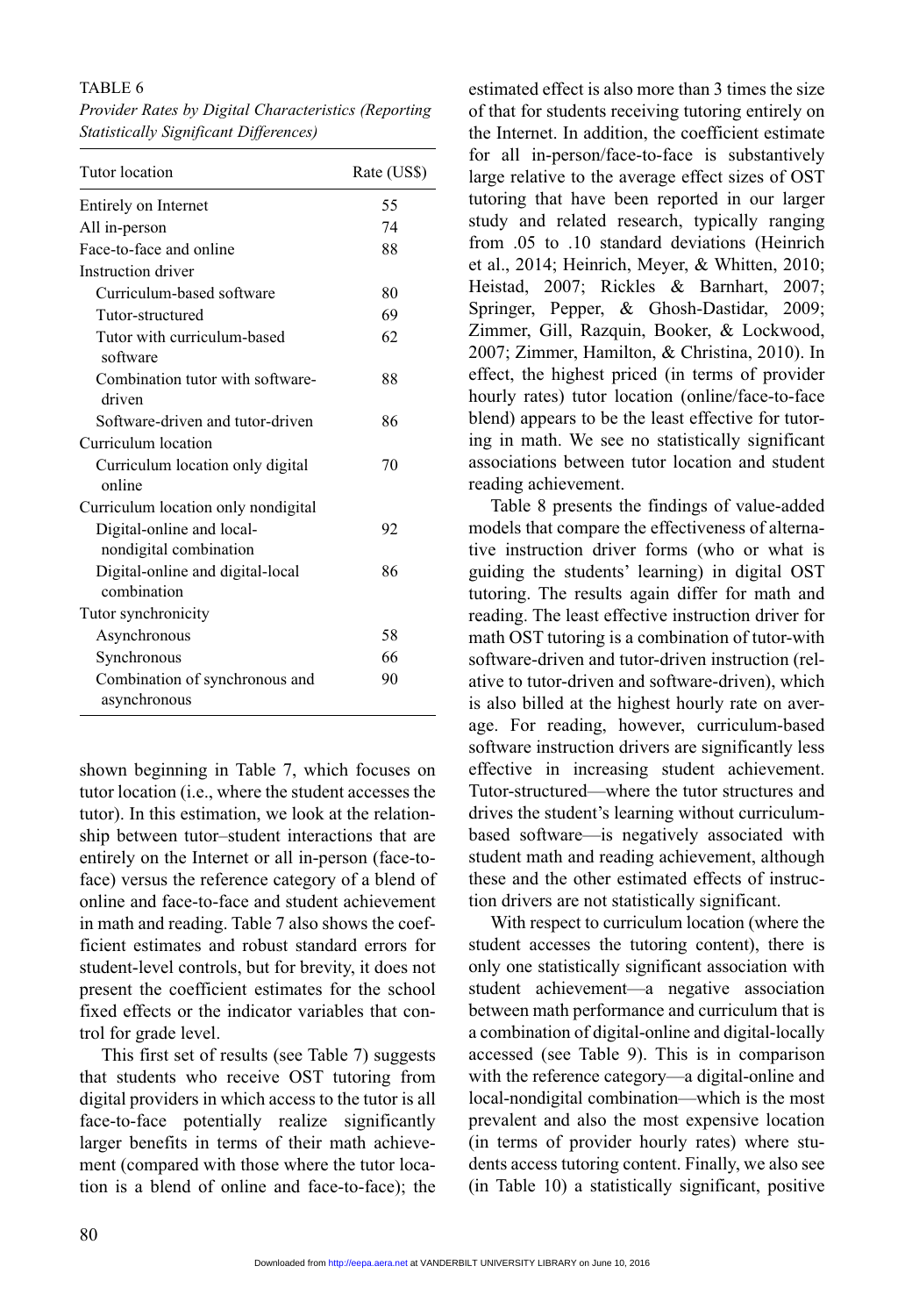| Digital provider and student                                   | Math score (standardized) |        | Reading score (standardized) |      |
|----------------------------------------------------------------|---------------------------|--------|------------------------------|------|
| characteristics                                                | Coefficient               | $SE^a$ | Coefficient                  | SE   |
| Tutor location                                                 |                           |        |                              |      |
| Online/entirely on Internet                                    | 0.040                     | .075   | $-0.037$                     | .052 |
| All in-person/face-to-face <sup>b</sup>                        | 0.153                     | .034   | 0.055                        | .043 |
| Prior year standardized score                                  | 0.335                     | .067   | 0.391                        | .036 |
| Attended OST tutoring last year                                | 0.037                     | .033   | 0.039                        | .026 |
| Asian                                                          | 0.194                     | .359   | 0.062                        | .298 |
| Hispanic                                                       | 0.094                     | .059   | 0.093                        | .058 |
| Other race                                                     | 0.075                     | .193   | 0.100                        | .095 |
| White                                                          | $-0.052$                  | .094   | $-0.042$                     | .116 |
| Free-lunch eligible                                            | 0.026                     | .031   | 0.124                        | .037 |
| English language learners                                      | $-0.160$                  | .065   | $-0.077$                     | .062 |
| Student with disability                                        | 0.020                     | .187   | 0.110                        | .197 |
| Female                                                         | 0.046                     | .038   | 0.088                        | .029 |
| Percentage of days absent from regular<br>school in prior year | $-1.703$                  | .770   | $-2.812$                     | .683 |
| Retained in grade                                              | $-0.139$                  | .129   | $-0.709$                     | .207 |
| Constant                                                       | $-0.034$                  | .207   | 0.562                        | .283 |

*Value-Added With School Fixed-Effects Models of Digital Provider Effects: Tutor Location*

*Note.* Additional controls (not reported): School fixed effects and grade year. Boldface indicates statistical significance at .05. OST = out-of-school time.

a Robust standard errors.

<sup>b</sup>Omitted category: Online and face-to-face blend.

association between synchronous tutoring—in which the interaction between the student and tutor is live or immediate—and students' math achievement. This estimated effect is substantively large and is in reference to the most expensive form (a synchronous and asynchronous combination), again suggesting no positive correlation between the hourly rates charged for different types of digital tutoring and the programs' effectiveness in increasing student achievement.<sup>6</sup>

These findings, combined with our analysis of student selection into different types of digital tutoring, raise potential concerns about which students have access to the relatively more effective types or forms of digital tutoring. For example, our analysis of student enrollment with digital providers showed that English language learners and students with disabilities were significantly less likely to receive OST tutoring in synchronous formats, which the value-added model estimation suggests is more effective in increasing student math achievement. In addition, students with disabilities were *more* likely

to receive tutoring with a curriculum-based software program that drives student learning which is negatively associated with student reading achievement—or via a combination of tutor-with-software driven and tutor-driven instruction that is negatively associated with math achievement. In our multisite, longitudinal study of OST tutoring, we consistently found (across sites and over time) that English language learners and students with disabilities were less likely to realize achievement gains through OST tutoring.

It is also important to reiterate, however, that given the limitations of our measures of digital tutoring characteristics and the preliminary nature of this research, we see these findings as *suggestive* of potentially troubling patterns in access to different types of digital tutoring, rather than as definitive evidence of inequitable treatment in the provision of OST tutoring. More research is needed to confirm the associations we have found among attributes of digital tutoring offerings and measures of student achievement.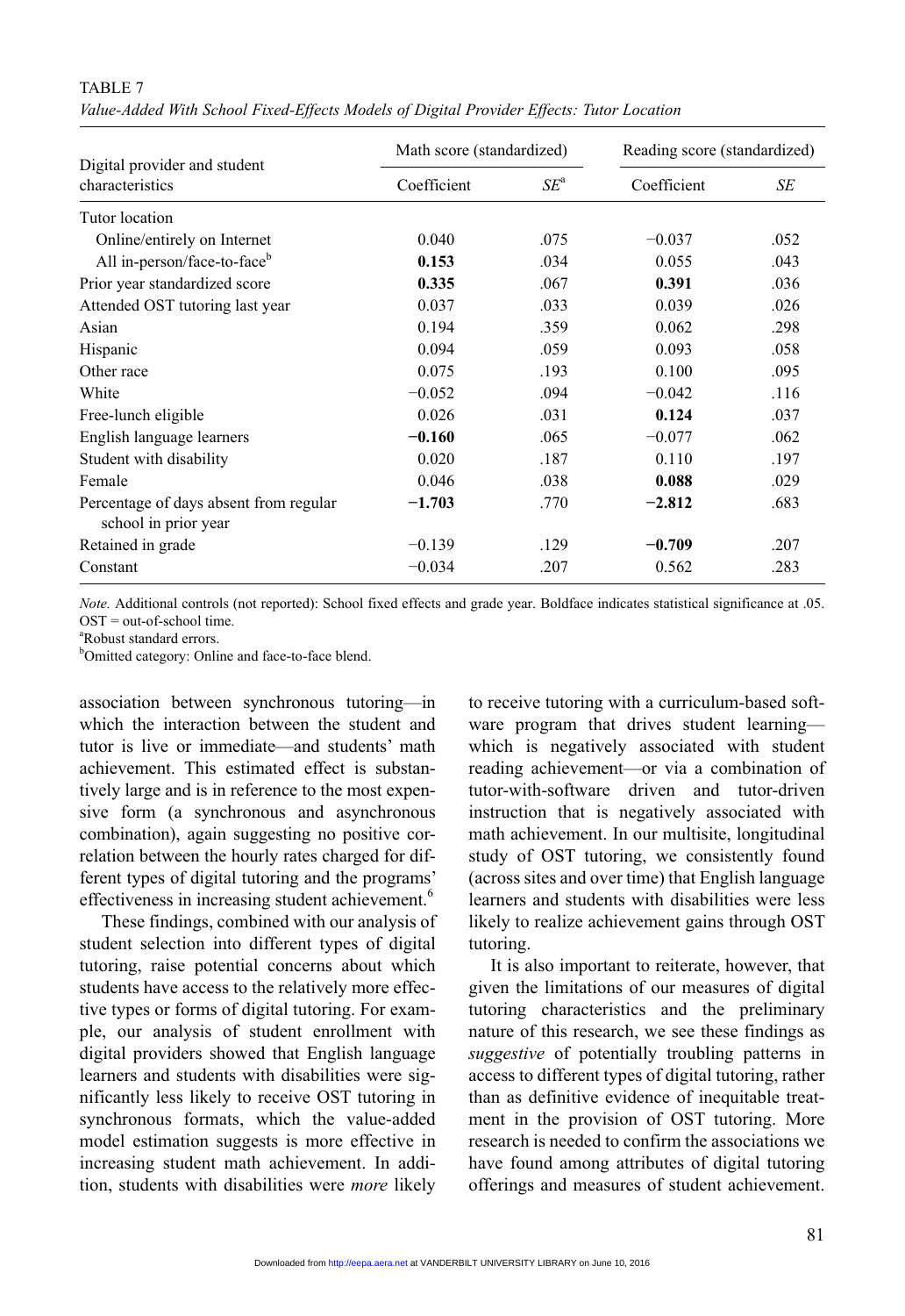|                                                                | Math score (standardized) |        | Reading score (standardized) |      |
|----------------------------------------------------------------|---------------------------|--------|------------------------------|------|
| Digital provider and student characteristics                   | Coefficient               | $SE^a$ | Coefficient                  | SE   |
| Instruction driver                                             |                           |        |                              |      |
| Curriculum-based software                                      | $-0.132$                  | .084   | $-0.142$                     | .066 |
| Tutor-structured                                               | $-0.035$                  | .126   | $-0.202$                     | .161 |
| Tutor with curriculum-based software                           | 0.035                     | .057   | $-0.006$                     | .063 |
| Combination tutor with software-driven <sup>b</sup>            | $-0.141$                  | .050   | 0.016                        | .042 |
| Prior year standardized score                                  | 0.334                     | .067   | 0.393                        | .036 |
| Attended OST tutoring last year                                | 0.024                     | .033   | 0.034                        | .026 |
| Asian                                                          | 0.211                     | .367   | 0.056                        | .300 |
| Hispanic                                                       | 0.082                     | .061   | 0.091                        | .056 |
| Other race                                                     | 0.062                     | .190   | 0.098                        | .095 |
| White                                                          | $-0.062$                  | .098   | $-0.047$                     | .117 |
| Free-lunch eligible                                            | 0.029                     | .031   | 0.123                        | .037 |
| English language learner                                       | $-0.152$                  | .065   | $-0.079$                     | .062 |
| Student with disability                                        | 0.018                     | .188   | 0.113                        | .197 |
| Female                                                         | 0.044                     | .038   | 0.089                        | .029 |
| Percentage of days absent from regular school<br>in prior year | $-1.669$                  | .760   | $-2.808$                     | .679 |
| Retained in grade                                              | $-0.134$                  | .132   | $-0.703$                     | .208 |
| Constant                                                       | 0.038                     | .211   | 0.562                        | .278 |

*Value-Added With School Fixed-Effects Models of Digital Provider Effects: Instruction Driver*

*Note.* Additional controls (not reported): School fixed effects and grade year. OST = out-of-school time.

a Robust standard errors.

<sup>b</sup>Omitted category: Software-driven and tutor-driven.

Furthermore, our empirical analysis of tutoring effects is limited to just one of the five sites in our larger study, and we have seen across school districts how administrative policies and practices can also influence access to quality OST tutoring and its effectiveness in increasing student achievement.

# **Conclusions and Implications for Policy and Future Research**

Although exploratory, our study of digital OST tutoring illustrates the many dimensions along which digital tutoring may vary, including the role and location of the tutor, the type of software used, and the nature of the curriculum, as well as the extent to which these varying attributes might potentially be associated with digital providers' effectiveness in increasing student achievement. Indeed, these are not technical, peripheral variables in the instructional settings of digital tutoring, but rather, our qualitative work suggests they may matter as much as other well-established factors such as time on task, teacher qualifications, student–teacher ratio, and so on, in explaining instructional effects in traditional classrooms.

We also considered the significance of these patterns in the context of broader patterns of student characteristics and participation in OST programming overall. In our prior work, we have found that English language learners and students with disabilities are more likely to attend OST tutoring (Heinrich et al., 2014). This is good news given the intended focus of educational reform efforts on these subgroups, but it will be dampened if other research confirms our findings, suggesting that students with special needs are less likely to receive the more effective forms of digital OST tutoring.

Furthermore, our analysis suggests that digital providers are more rapidly gaining market share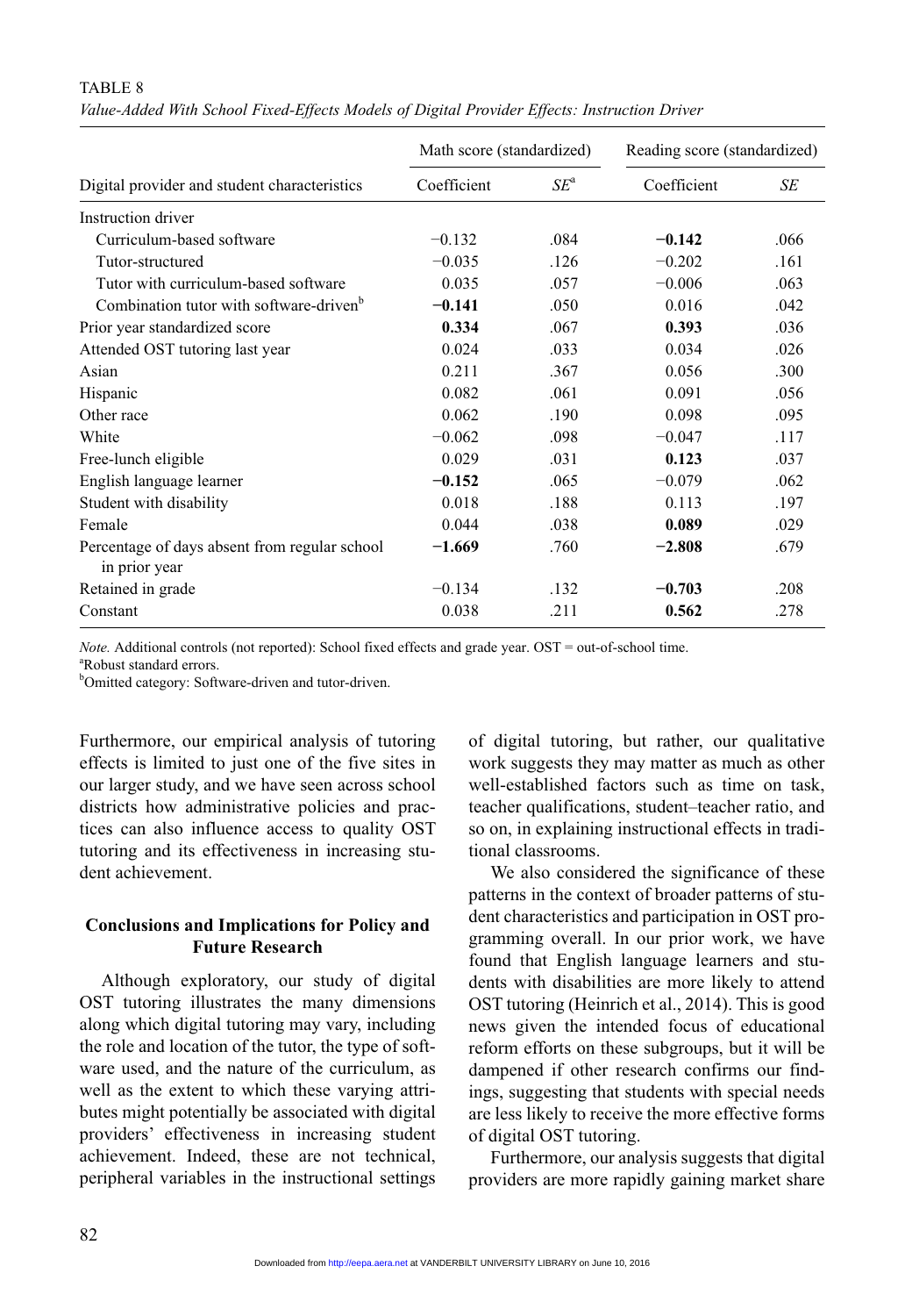|                                                                | Math score (standardized) |        | Reading score (standardized) |      |
|----------------------------------------------------------------|---------------------------|--------|------------------------------|------|
| Digital provider and student characteristics                   | Coefficient               | $SE^a$ | Coefficient                  | SE   |
| Curriculum location                                            |                           |        |                              |      |
| Curriculum location only digital online                        | $-0.078$                  | .051   | $-0.047$                     | .046 |
| Digital-online and digital-local combination <sup>b</sup>      | $-0.159$                  | .053   | 0.001                        | .037 |
| Prior year standardized score                                  | 0.334                     | .067   | 0.391                        | .036 |
| Attended OST tutoring last year                                | 0.024                     | .033   | 0.037                        | .026 |
| Asian                                                          | 0.213                     | .365   | 0.062                        | .297 |
| Hispanic                                                       | 0.080                     | .061   | 0.092                        | .057 |
| Other race                                                     | 0.058                     | .193   | 0.097                        | .093 |
| White                                                          | $-0.065$                  | .096   | $-0.043$                     | .116 |
| Free-lunch eligible                                            | 0.028                     | .031   | 0.122                        | .037 |
| English language learner                                       | $-0.152$                  | .066   | $-0.078$                     | .063 |
| Student with disability                                        | 0.016                     | .188   | 0.111                        | .197 |
| Female                                                         | 0.046                     | .038   | 0.087                        | .029 |
| Percentage of days absent from regular school in<br>prior year | $-1.667$                  | .761   | $-2.814$                     | .682 |
| Retained in grade                                              | $-0.133$                  | .131   | $-0.707$                     | .207 |
| Constant                                                       | 0.038                     | .211   | 0.557                        | .278 |

*Value-Added With School Fixed-Effects Models of Digital Provider Effects: Curriculum Location*

*Note.* Additional controls (not reported): School fixed effects and grade year. OST = out-of-school time.

a Robust standard errors.

<sup>b</sup>Omitted category: Digital-online and local-nondigital combination.

than providers of face-to-face private tutoring, while they are charging higher hourly rates and delivering fewer hours of OST tutoring to students. These higher rates might be justified if students and families were getting higher quality services for their money, but our exploratory research comparing the effectiveness of digital versus nondigital providers, as well as different types of digital providers, does not find positive linkages between tutoring quality and rates charged. In addition, our longitudinal, multisite study in five large, urban districts has consistently shown a very strong association between hours of tutoring received and OST tutoring effectiveness in increasing student achievement (Heinrich et al., 2014). The significantly lower number of hours of OST tutoring received by students served by digital (vs. nondigital) tutoring providers also likely contributes to the overall negative correlation we find between digital tutoring and student mathematics and reading achievement (when compared with students served by nondigital providers).

It is also important to emphasize one more time, however, the clear need for more research to support greater understanding of the effects of particular forms of digital tutoring on student achievement and the characteristics of the instructional setting that may contribute to or hinder positive effects. In addition, further research is needed to disentangle attendance patterns and program effects by subgroups, including family socioeconomic background, with specific attention to students from low-income settings. The potential for selection bias in our quantitative analysis remains, and this type of research would also be important for improving our specification of models for estimating program effects.

Our field research also illuminates the challenges in documenting and measuring technology use and the many pathways through which it might mediate the effectiveness of educational interventions on student learning. As digital programming continues to expand, there is an urgent need for more rigorous, independent evaluations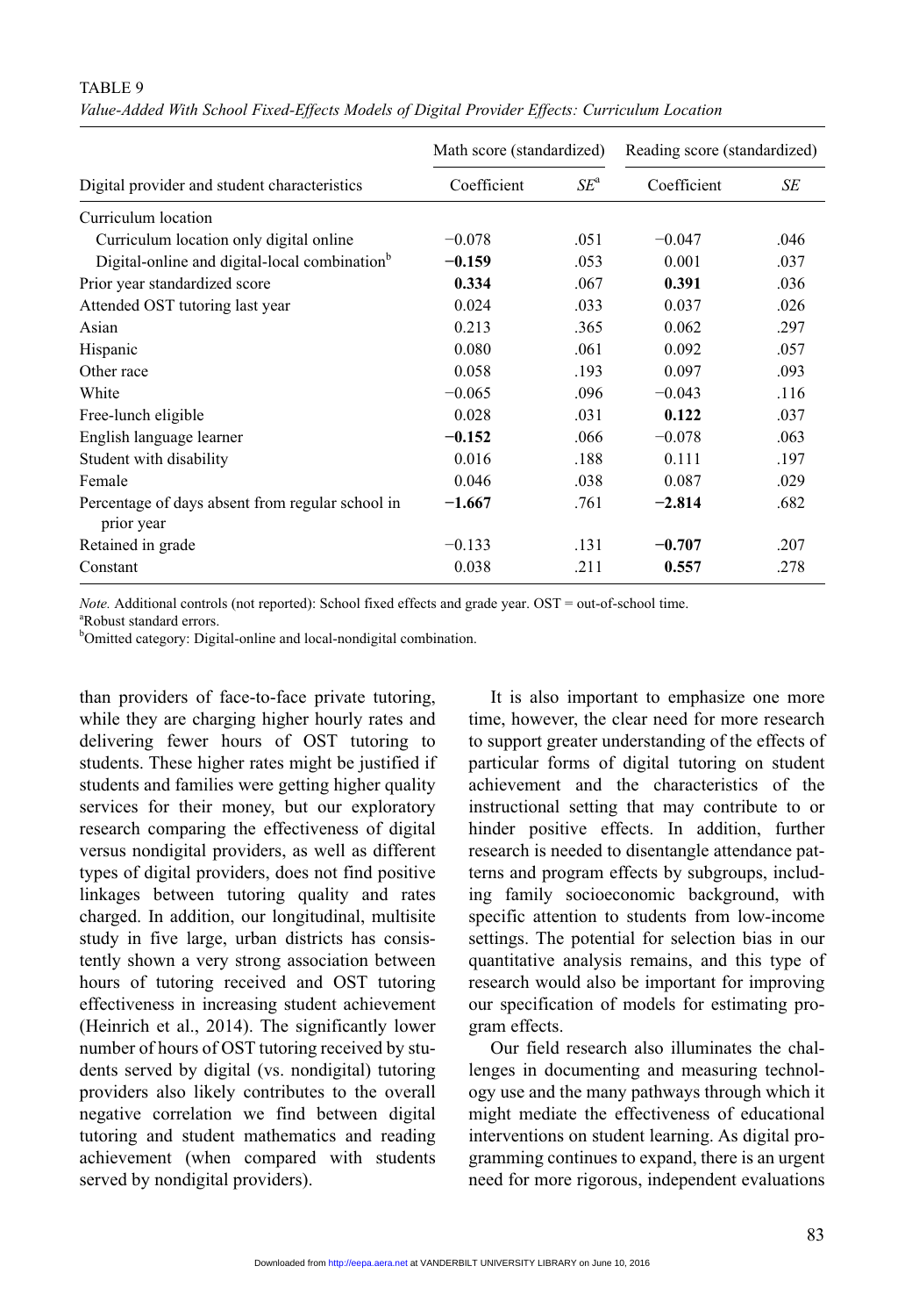|                                                                | Math score (standardized) |        | Reading score (standardized) |      |
|----------------------------------------------------------------|---------------------------|--------|------------------------------|------|
| Digital provider and student<br>characteristics                | Coefficient               | $SE^a$ | Coefficient                  | SE   |
| Tutor synchronicity                                            |                           |        |                              |      |
| Asynchronous                                                   | $-0.069$                  | .143   | $-0.016$                     | .093 |
| Synchronous <sup>b</sup>                                       | 0.104                     | .037   | 0.032                        | .037 |
| Prior year standardized score                                  | 0.335                     | .067   | 0.391                        | .036 |
| Attended OST tutoring last year                                | 0.036                     | .033   | 0.039                        | .026 |
| Asian                                                          | 0.198                     | .360   | 0.063                        | .300 |
| Hispanic                                                       | 0.092                     | .058   | 0.092                        | .058 |
| Other race                                                     | 0.080                     | .192   | 0.099                        | .094 |
| White                                                          | $-0.053$                  | .095   | $-0.042$                     | .116 |
| Free-lunch eligible                                            | 0.027                     | .031   | 0.124                        | .037 |
| English language learner                                       | $-0.159$                  | .065   | $-0.076$                     | .062 |
| Student with disability                                        | 0.018                     | .187   | 0.110                        | .197 |
| Female                                                         | 0.045                     | .039   | 0.088                        | .029 |
| Percentage of days absent from<br>regular school in prior year | $-1.705$                  | .767   | $-2.818$                     | .682 |
| Retained in grade                                              | $-0.142$                  | .131   | $-0.710$                     | .207 |
| Constant                                                       | $-0.022$                  | .204   | 0.553                        | .284 |

TABLE 10 *Value-Added With School Fixed-Effects Models of Digital Provider Effects: Tutor Synchronicity*

*Note.* Additional controls (not reported): School fixed effects and grade year. OST = out-of-school time.

a Robust standard errors.

<sup>b</sup>Omitted category: Combination of synchronous and asynchronous.

of its effectiveness to inform federal, state, and local policy decisions regarding the role and application of technology in educating underserved students. Currently, the limited, self-generated information that is disseminated by providers to parents and students does not usefully guide parent and student choices of digital providers or aid school districts in their program improvement efforts. Generating more accurate estimates of digital tutoring effects will require a more precise and comprehensive taxonomy of digital tutoring, as we have attempted to advance here.

We are currently engaging in new research that will help us to further test and refine our taxonomy of digital tutoring and supplemental instruction in day school as well as OST settings. We are also looking at different models for integrating face-to-face instruction (to varying extents) with content accessed digitally in different educational settings to better understand the role and importance of face-to-face instruction. Because of the number of dimensions on which

digital education can vary in implementation, it is challenging to characterize and confirm what defines or determines effective practice. Yet this is critically important work for supporting the dissemination and scalability of effective digital educational practices. A recent review of studies focused on the potential for digital educational technology to support personalized instruction (Enyedy, 2014) found a lack of studies focused on the K–12 context, as did the Means, Toyama, Murphy, Bakia, and Jones (2010) and Means, Toyama, Murphy, and Bakia (2013) meta-analyses. Given the rapidly expanding and wide-ranging uses of digital educational technology in K–12 schools today, we need more efforts to compile the lessons learned from this type of research.

## **Acknowledgments**

We express our most sincere thanks to the staff in the study school districts for their time and support for this project. We would also like to thank the staff at the Wisconsin Center for Education Research, University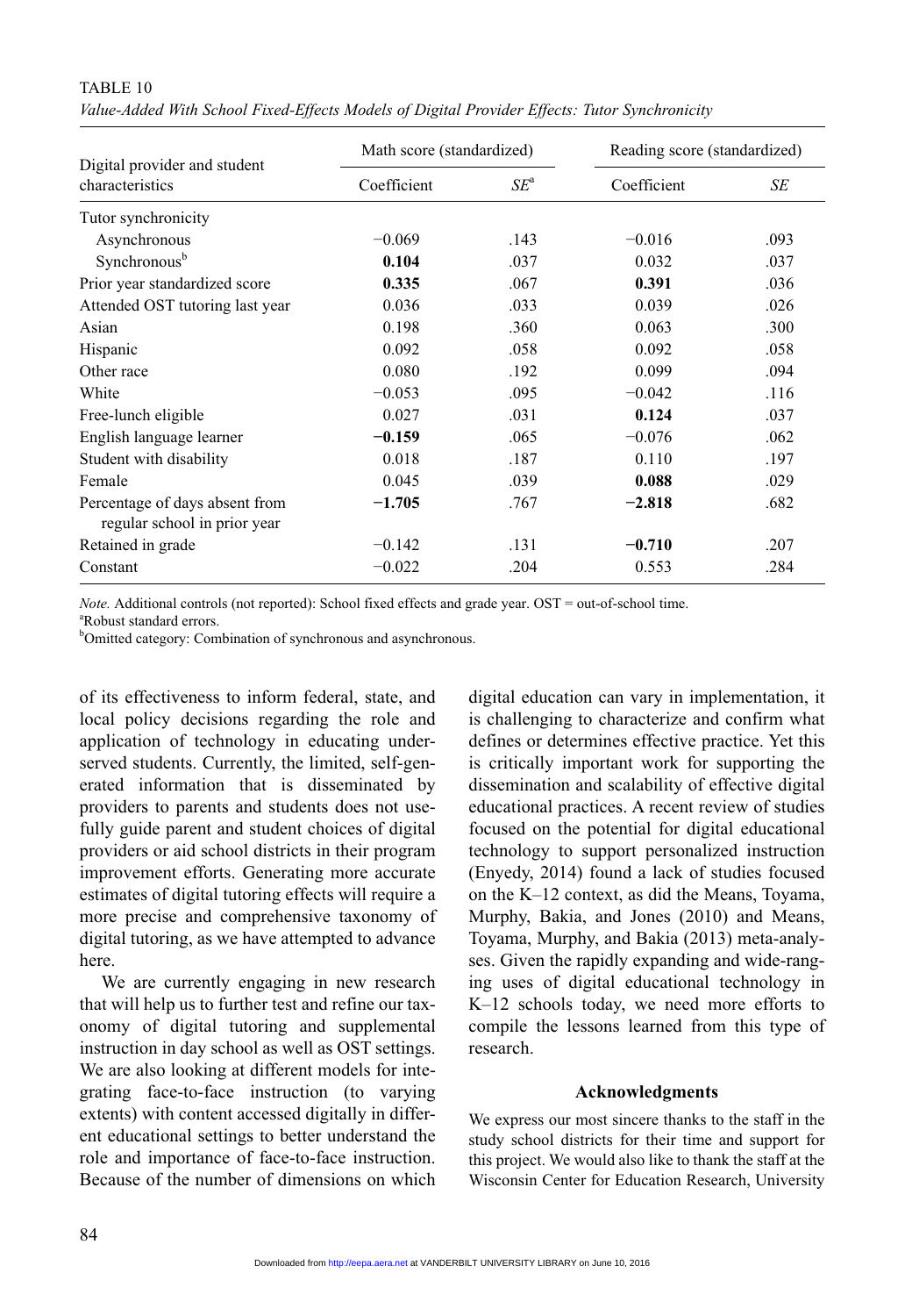of Wisconsin-Madison, the University of Texas at Austin, and the University of Southern California for their help and support of this work.

### **Declaration of Conflicting Interests**

The author(s) declared no potential conflicts of interest with respect to the research, authorship, and/or publication of this article.

### **Funding**

The author(s) disclosed receipt of the following financial support for the research, authorship, and/or publication of this article: We would like to thank the funder of this research, the Institute of Education Sciences, PR/Award number: R305A090301, Education Policy, Finance and Systems Research Program, Goal 3.

### **Notes**

1. Students eligible for out-of-school time (OST) tutoring under No Child Left Behind (NCLB) include those in public schools not making adequate yearly progress for at least 3 years who were also eligible for free or reduced-price lunch. Districts frequently also specify additional eligibility criteria, such as proficiency levels assessed via standardized tests, if the number of eligible students exceeds available resources.

2. Indicators were only included in this list if the averages come from at least 50 observation points (typically, there are two recorded per tutoring session) for digital sessions and 50 for nondigital.

3. For a fuller discussion of these findings and the research, see Good, Burch, Stewart, Acosta, and Heinrich (2014).

4. Within each dimension, we also added all combinations of classification options as classification options themselves. So, for example, we could accurately characterize a tutoring program that integrally features a combination of both Web-based and hardcopy curricula without dropping any information. We used this combinatorial option in at least two important contexts: Tutoring programs that incorporate multiple modes of service, all of which every enrolled student experiences at different times or during different sessions in the program. A program in which students independently complete curriculum-based software lessons installed on their iPods before meeting every week with in-person tutors would be an example. Tutoring programs that offer multiple modes of service, and each student chooses one of those modes at the outset of their enrollment, in effect creating multiple distinct subprograms. A program in which some students always work with their tutors in a physical classroom while other students always

work with their tutors online would be an example.

5. The full set of results from these descriptive and logistic regression analyses are available upon request from the authors.

6. Across these models, approximately 16% of the variation in changes in math achievement and 35% of the variation in changes in reading achievement are explained by the models (as indicated by  $R^2$  measures). The substantive results regarding the effects of the various provider attributes also hold when the measures of their different characteristics are combined into a single model for estimating changes in math (and reading) achievement. In addition, we estimated all of these models with student math and reading gains as the outcome (instead of controlling for prior student test scores on the right-hand side of the model) and found that the results on digital provider attributes were substantively the same.

# **References**

- Arroyo, B., Tai, W., Muldner, M., Woolf, K., & Park, B. (2013). Gender differences in the use and benefit of advanced learning technologies for mathematics. *Journal of Educational Psychology*, *105*(4), 957.
- Bakia, M., Shear, L., Toyama, Y., & Lasseter, A. (2012). *Understanding the implications of online learning for educational productivity*. Washington, DC: U.S. Department of Education.
- Barbour, M. K., & Reeves, T. C. (2009). The reality of virtual schools: A review of the literature. *Computers and Education*, *52*, 402–416.
- Beckett, M., Borman, G., Capizzano, J., Parsley, D., Ross, S., Schirm, A., & Taylor, J. (2009). *Structuring out-of-school time to improve academic achievement: A practice guide* (NCEE #2009-012). Washington, DC: National Center for Education Evaluation and Regional Assistance, Institute of Education Sciences, U.S. Department of Education. Retrieved from [http://ies.ed.gov/](http://ies.ed.gov/ncee/wwc/publications/practiceguides) [ncee/wwc/publications/practiceguides](http://ies.ed.gov/ncee/wwc/publications/practiceguides)
- Bingham, A. J. (in press). Drowning digitally? How disequilibrium shapes practice in a blended learning charter school. *Teachers College Record*.
- Brush, T., & Hew, K. F. (2006, December). Integrating technology into K-12 teaching and learning: Current knowledge gaps and recommendations for future research. *Educational Technology Research and Development*, pp. 224–252.
- Burch, P., & Good, A. (2013). *Supplemental educational services observation instrument*. Madison: Wisconsin Center for Education Research.
- Burch, P., & Good, A. (2014). *Equal scrutiny: Privatization and accountability in digital education*. Cambridge, MA: Harvard Education Press.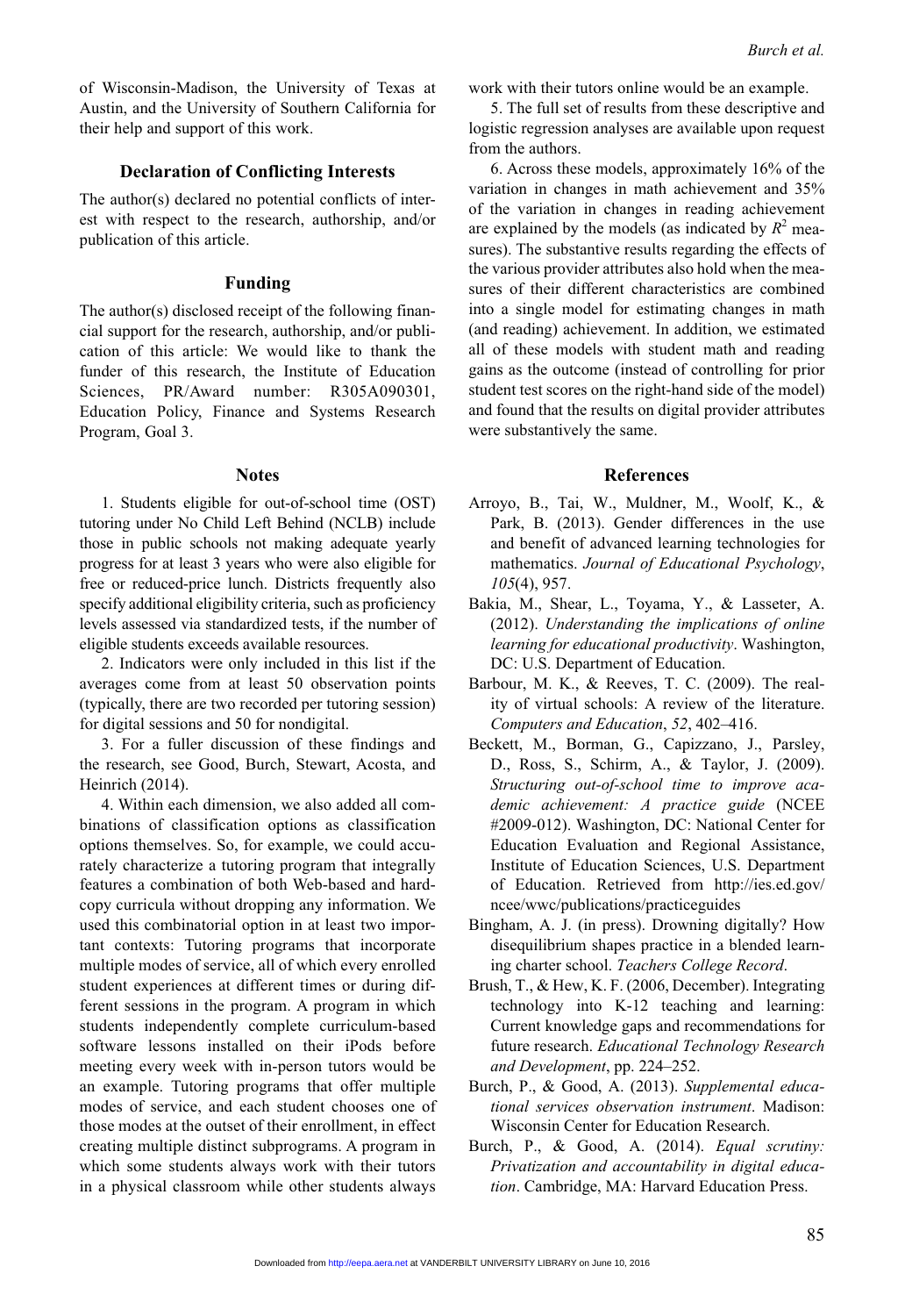- Cavanaugh, C., Barbour, M., & Clark, T. (2009). Research and practice in K-12 online learning: A review of open-access literature. *International Review of Research in Open and Distance Learning*, *10*, 1492–3831.
- Cole, R., Kemple, J. J., & Segeritz, M. D. (2012). *Assessing the early impact of School of One: Evidence from three school-wide pilots*. New York, NY: The Research Alliance for New York City Schools.
- Durlak, J., & Weissberg, R. (2007). *The impact of after-school programs that promote personal and social skills*. Chicago, IL: CASEL.
- Durlak, J., Weissberg, R., & Pachen, M. (2010). Metaanalysis of after-school programs that promote social skills in adolescents. *American Journal of Community Psychology*, *45*, 294–309.
- Elbaum, B., Vaughn, S., Hughes, M. T., & Moody, S. W. (2000). How effective are one-to-one tutoring programs in reading for elementary students at risk for reading failure? A meta-analysis of the intervention research. *Journal of Educational Psychology*, *92*, 605–619.
- Enyedy, N. (2014). *Personalized instruction: New interest, old rhetoric, limited results, and the need for a new direction for computer-mediated learning*. Boulder, CO: National Education Policy Center. Retrieved from [http://nepc.colorado.edu/](http://nepc.colorado.edu/publication/personalized-instruction) [publication/personalized-instruction](http://nepc.colorado.edu/publication/personalized-instruction)
- Farkas, G., & Durham, R. (2006, February). *The role of tutoring in standards-based reform*. Presented at the Standards-Based Reform Conference at University of Wisconsin-Madison.
- Good, A., Burch, P., Stewart, M., Acosta, R., & Heinrich, C. (2014). Instruction matters: Lessons from a mixed-method evaluation of out-ofschool time tutoring under No Child Left Behind. *Teachers College Record*, *116*(3), 1–34.
- Goslee, S., & Conte, C. (1998). *Losing ground bit by bit: Low-income communities in the information age*. Washington, DC: Benton Foundation. Retrieved from [www2.ctcnet.org/ctc/benton/low](www2.ctcnet.org/ctc/benton/low-income.pdf)[income.pdf](www2.ctcnet.org/ctc/benton/low-income.pdf)
- Heinrich, C., Burch, P., Good, A., Acosta, R., Cheng, E., Dillender, M., . . . Stewart, M. (2014). Improving the implementation and effectiveness of out-of-school-time tutoring: A Longitudinal multisite, mixed-method investigation. *Journal of Policy Analysis and Management*, *33*(2), 471–494.
- Heinrich, C. J., Meyer, R., & Whitten, G. (2010). Supplemental educational services under No Child Left Behind: Who signs up, and what do they gain? *Educational Evaluation and Policy Analysis*, *32*, 273–298.
- Heinrich, C. J., & Nisar, H. (2013). The efficacy of private sector providers in improving public educational outcomes. *American Educational Research Journal*, *50*, 856–894.
- Heistad, D. (2007). *Evaluation of supplemental education services in Minneapolis Public Schools: An application of matched sample statistical design*. Minneapolis, MN: Office of Research, Evaluation and Assessment, Minneapolis Public Schools.
- Hock, M., Pulvers, K., Deshler, D., & Schumaker, J. (2001). The Effects of an after-school tutoring program on the academic performance of at-risk students and students with LD. *Emotional and Special Education*, *22*, 177–186.
- iNACOL. (2011). *The online learning definitions project*. Vienna, VA: International Association for K-12 Online Learning. Available from <www.incaol.org>
- Lauer, P., Akiba, M., Wilkerson, S., Apthorp, H., Snow, D., & Martin-Glenn, M. (2006). Outof-School-Time programs: A meta-analysis of effects for at-risk students. *Review of Educational Research*, *76*, 275–313.
- Little, P., Wimer, C., & Weiss, H. (2008). *Programs in the 21st century: Their potential and what it takes to achieve it*. Cambridge, MA: Harvard Family Research Project.
- London, R., Pastor, M., & Rosner, R. (2008, Spring). *When the divide isn't just digital: How technologyenriched afterschool programs help immigrant youth find a voice, a place and a future*. Chicago, IL: Afterschool Matters.
- Lou, Y., Abrami, P. C., Spence, J. C., Poulsen, C., Chambers, B., & d'Apollonia, S. (1996). Withinclass grouping: A meta-analysis. *Review of Educational Research*, *66*, 423–458.
- Margolin, J., Kieldon, B., Williams, R., & Schmidt, M. C. (2011). *Vermont's Title II-D enhancing education through technology program: 2010-2011 final report*. Los Angeles, CA: American Institute for Research.
- Means, B., Bakia, M., & Murphy, R. (2014). *Learning online: What research tells us about whether, when and how*. New York, NY: Routledge.
- Means, B., Toyama, Y., Murphy, R., Bakia, M., & Jones, K. (2010). *Evaluation of evidence-based practices in online learning: A meta-analysis and review of online learning studies*. Washington, DC: U.S. Department of Education, Office of Planning, Evaluation, and Policy Development, Policy and Program Studies Service.
- Means, B., Toyama, Y., Murphy, R. F., & Bakia, M. (2013). The effectiveness of online and blended learning: A meta-analysis of the empirical literature. *Teachers College Record*, *115*, 1–47.